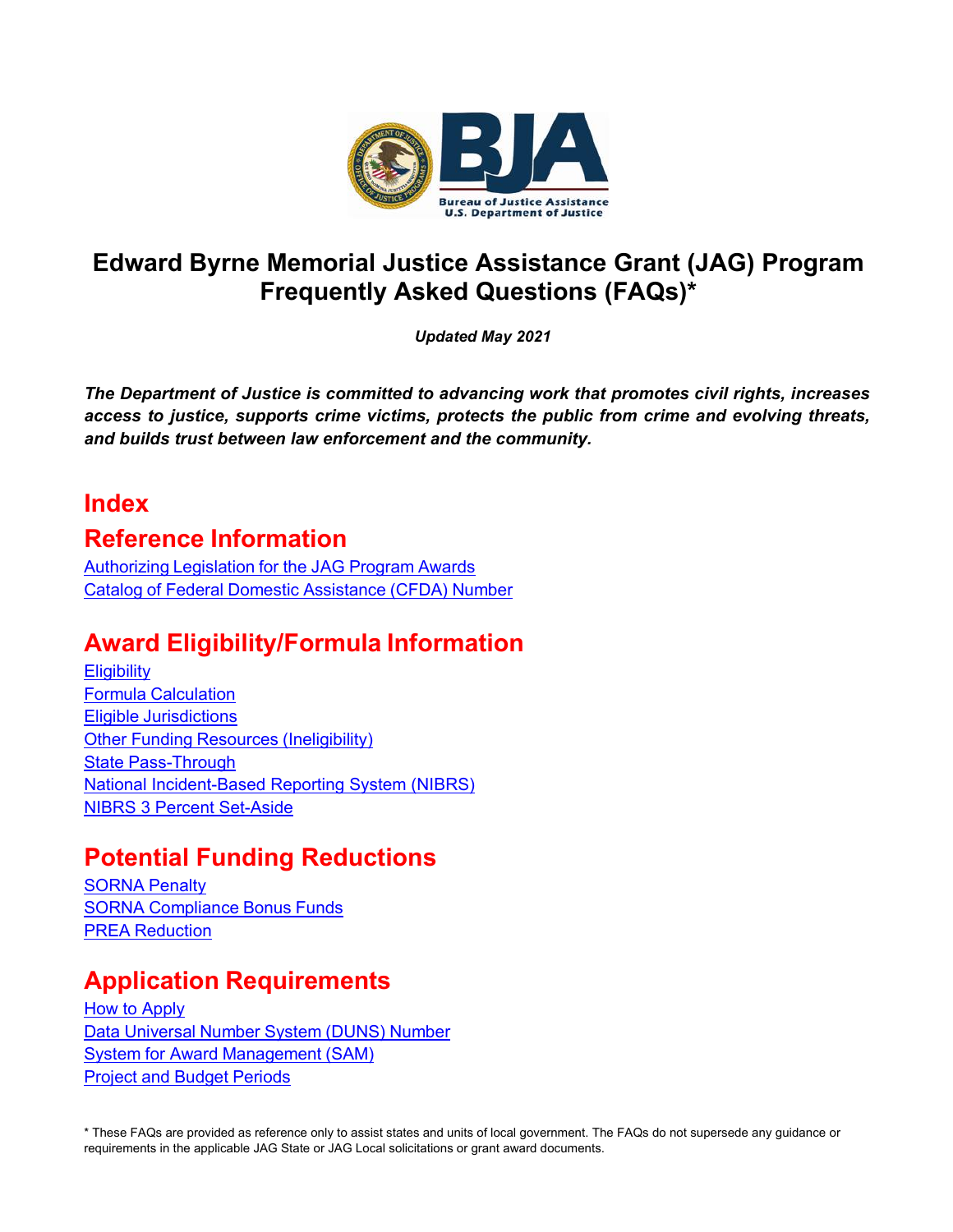30-day Governing Body Review [Requirement](#page-12-2) Public Comment [Requirements](#page-12-2) [OJP Certified Standard Assurances](#page-12-2)

# **Use of Funds**

[Allowable and Unallowable Uses of JAG Funds](#page-14-0) (Updated - May 2021) [Prohibited Expenditure Request Guidance](#page-14-1) [Administrative Funds](#page-18-0) [Sole Source](#page-19-0) [Supplanting and Commingling](#page-19-1) **[Confidential Funds](#page-17-0)** [Body Armor Purchases](#page-20-0) [Body-Worn Camera Purchases](#page-22-0) **[Purchase of Naloxone and Similar Drugs](#page-23-0)** [Membership Dues](#page-23-1) [GPS Trackers](#page-23-2) [Funds for Indigent Defense](#page-23-3) DNA Testing [and Allowable Purchases](#page-23-4) (Updated - May 2021) [Caps on Overtime Pay](#page-24-0) [Contraband Cell Phones](#page-25-0) **[Canines](#page-25-1)** 

# **Disparate Information**

[Understanding](#page-25-2) Disparity [Determining](#page-26-0) the Fiscal Agent for a Disparate Application Disparate Memorandum of [Understanding](#page-26-0) (MOU) Requirements [Chief Executive Certification: Governing](#page-26-1) Body Review/ Public Comment Requirements [Disclosure of Duplication](#page-26-2) in Cost Items

# **Reporting and Special Condition Requirements**

Reporting [Requirements](#page-27-0) (Updated - May 2021) Task Force [Training](#page-28-0) Federal Funding [Accountability](#page-28-1) and Transparency Act (FFATA) [Death in Custody Reporting Act \(DCRA\) Reporting Requirement](#page-28-2) (Updated - May 2021)

# **Award Administration**

Award Notification and [Post-Award](#page-29-0) Instructions [Updating Contact Information](#page-30-0) [Post-Award](#page-30-1) Instructions (including award acceptance and declination) JAG Award [Payments](#page-30-2) JAG Trust Fund [Requirement](#page-30-3) for Full Upfront Drawdowns

\* These FAQs are provided as reference only to assist states and units of local government. The FAQs do not supersede any guidance or requirements in the applicable JAG State or JAG Local solicitations or grant award documents.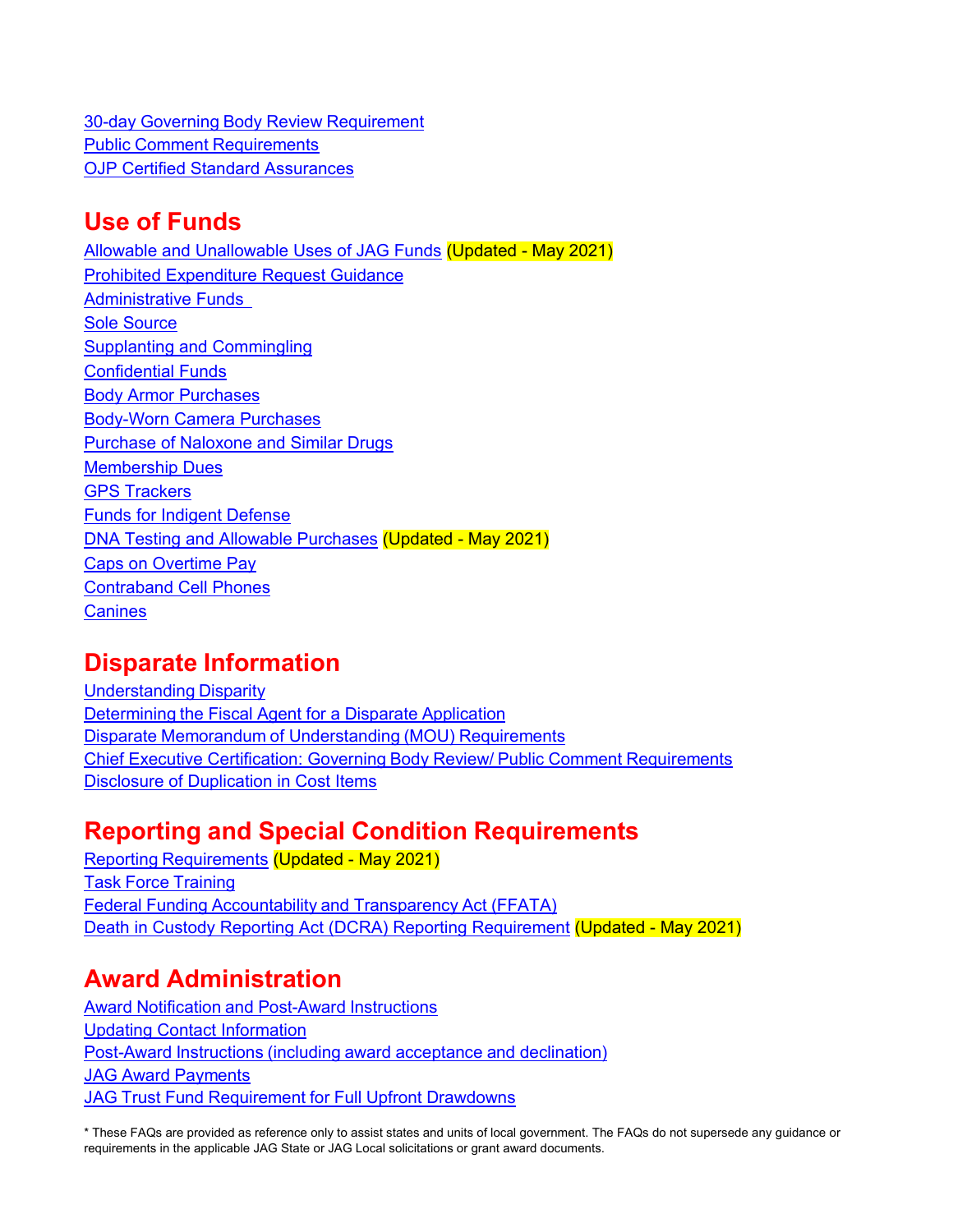Period of [Expenditure](#page-31-0) State [Administering](#page-31-1) Agency (SAA) Strategic Plan State Administering Agency (SAA) [Pass-Through](#page-31-2) Waiver Budget [Modification](#page-32-0) Process Closeout Policies and [Procedures](#page-32-1) JAG [Showcase/Success](#page-32-2) Stories

\* These FAQs are provided as reference only to assist states and units of local government. The FAQs do not supersede any guidance or requirements in the applicable JAG State or JAG Local solicitations or grant award documents.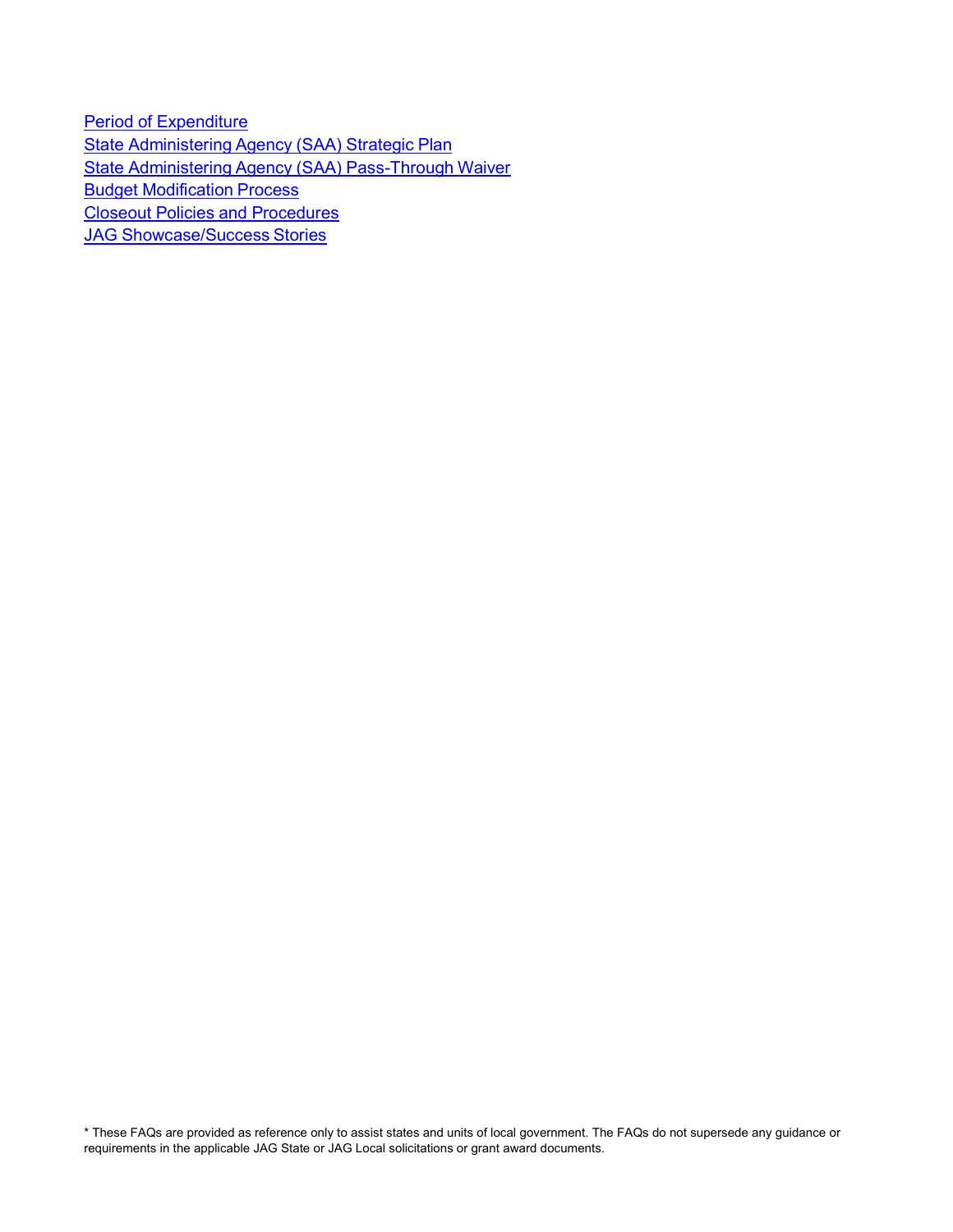# **Reference Information**

## <span id="page-3-0"></span>*What is the authorizing legislation for the Edward Byrne Memorial Justice Assistance Grant (JAG) Program?*

The [JAG Program statute](https://uscode.house.gov/view.xhtml?path=/prelim@title34/subtitle1/chapter101/subchapter5/partA&edition=prelim) is Subpart I of Part E of Title I of the Omnibus Crime Control and Safe Streets Act of 1968, (codified at 34 U.S.C. 10151-10158); Title I of Pub. L. No. 90-351 (generally codified at 34 U.S.C. 10151-10726); see also 28 U.S.C. 530C(a).

# <span id="page-3-1"></span>*What is the Catalog of Federal Domestic Assistance (CFDA) number for the Edward Byrne Memorial JAG Program?*

The CFDA number for the Edward Byrne Memorial JAG Program (State and Local) is 16.738.

# **Award Eligibility/Formula Information**

## <span id="page-3-2"></span>*What entity is eligible and where is the eligibility list located?*

There are two kinds of formula awards available under the Edward Byrne Memorial JAG Program.

- **JAG State awards:** Only states may apply under this solicitation, and states must designate a single State Administering Agency (SAA) that has authority to apply on their behalf. By law, for purposes of the JAG Program, the term "states" includes the District of Columbia, the Commonwealth of Puerto Rico, the Northern Mariana Islands, the U.S. Virgin Islands, Guam, and American Samoa.
- **JAG Local awards:** Only units of local government appearing on the JAG Allocations List may apply under this solicitation. The full list of eligible units of local governments for the current fiscal year, once available, will be posted on the JAG web page at: [Edward Byrne Memorial Justice Assistance Grant \(JAG\) Program |](https://bja.ojp.gov/program/jag/overview?Program_ID=59)  [Overview | Bureau of Justice Assistance \(ojp.gov\).](https://bja.ojp.gov/program/jag/overview?Program_ID=59) By law, for purposes of the JAG Program, the term "units of local government" includes a town, township, village, parish, city, county, borough, or other general-purpose political subdivision of a state, or it may be a federally recognized Indian tribal government that performs law enforcement functions (as determined by the Secretary of the Interior). A unit of local government may be any law enforcement district or judicial enforcement district established under applicable state law with authority to independently establish a budget and impose taxes; for example, in Louisiana, a unit of local government means a district attorney or parish sheriff.

#### *Why are two eligibility categories included within the Local JAG solicitation?* Beginning in Fiscal Year (FY) 2020, there are two categories for eligible units of local government to apply under as stipulated below. This change was intended to streamline and expedite the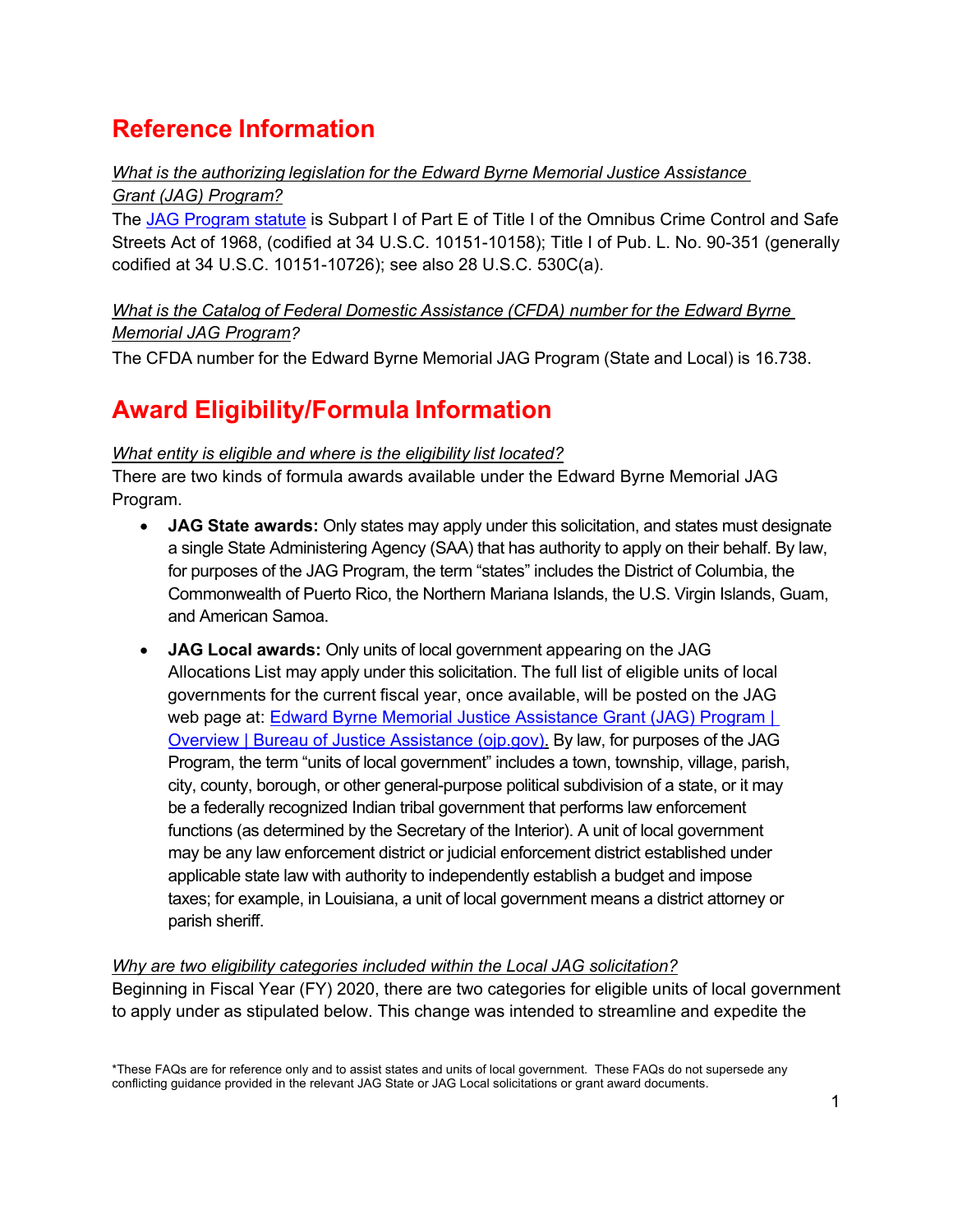application process, as well as reduce the burden of certain types of reporting for eligible applicants receiving awards of less than \$25,000.

Category 1 – Eligible Allocation Amounts of Less than \$25,000: Units of local government that are listed on the JAG web page as eligible for an allocation amount of less than \$25,000 should apply under Category 1. This includes direct and joint (disparate) allocations. Category 1 awards of less than \$25,000 are 2 years in length. Extensions of up to 2 years can be requested for these awards via JustGrants no fewer than 30 days prior to the grant end date, and will be automatically granted upon request.

Category 2 – Eligible Allocation Amounts of \$25,000 or More: Units of local government that are listed on the JAG web page as eligible for an allocation amount of \$25,000 or more should apply under Category 2. This includes direct and joint (disparate) allocations. Category 2 awards of at least \$25,000 are 4 years in length. Extensions beyond this period may be made on a case-bycase basis at the discretion of the Bureau of Justice Assistance (BJA) and must be requested via JustGrants no fewer than 30 days prior to the grant end date.

All awards are subject to the availability of appropriated funds and to any modifications or additional requirements that may be imposed by [statute.](https://uscode.house.gov/view.xhtml?path=/prelim@title34/subtitle1/chapter101/subchapter5/partA&edition=prelim)

#### <span id="page-4-0"></span>*How is the formula calculated?*

JAG awards are based on a statutory formula as described below:

Once each fiscal year's overall JAG Program funding level is determined, BJA works with the Bureau of Justice Statistics (BJS) to begin a four-step grant award calculation process, which, in general, consists of:

- Computing an initial JAG allocation for each state based on its share of violent crime and population (weighted equally).
- Reviewing the initial JAG allocation amount to determine if the state allocation is less than the minimum award amount defined in the JAG legislation (0.25 percent of the total). If this is the case, the state is funded at the minimum level, and the funds required for this are deducted from the overall pool of JAG funds. Each of the remaining states receives the minimum award plus an additional amount based on its share of violent crime and population.
- Dividing each state's final award amount (except for the territories and District of Columbia) between the state and its units of local governments at a rate of 60 and 40 percent, respectively.
- Determining the unit of local government award allocations, which are based on their proportion of the state's 3-year violent crime average. If the "eligible award amount" for

<sup>\*</sup>These FAQs are for reference only and to assist states and units of local government. These FAQs do not supersede any conflicting guidance provided in the relevant JAG State or JAG Local solicitations or grant award documents.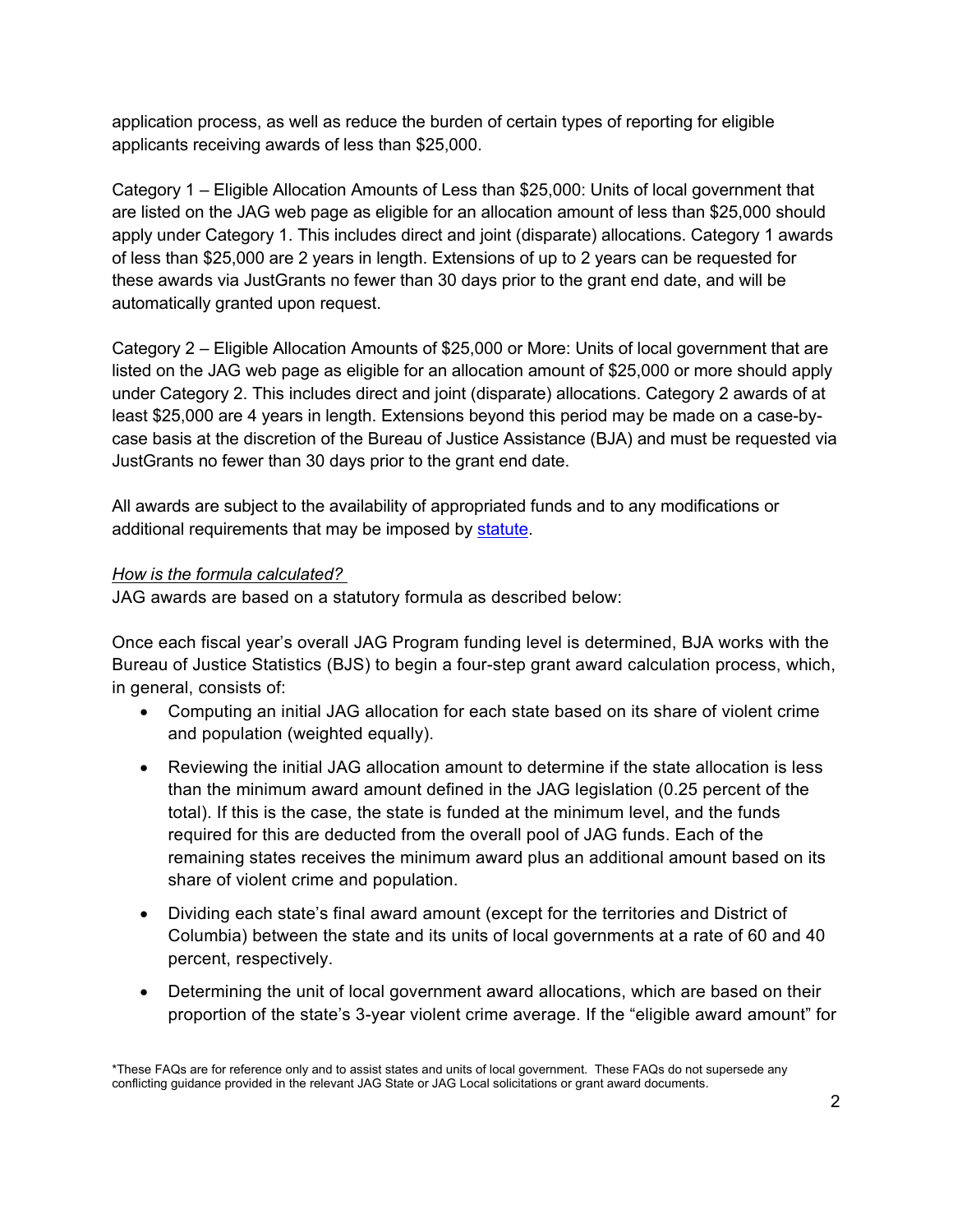a particular unit of local government as determined on this basis is \$10,000 or more, then the unit of local government is eligible to apply directly to the Office of Justice Programs (OJP) (under the JAG Local solicitation) for a JAG award. If the "eligible award amount" to a particular unit of local government as determined on this basis would be less than \$10,000, the funds are not made available for a direct award to that particular unit of local government, but instead are added to the amount that otherwise would have been awarded to the state. (The state's obligations with respect to this additional amount for the "less-than-\$10,000 jurisdictions" are summarized below.)

#### <span id="page-5-0"></span>*Why would a jurisdiction (state or local) not receive an allocation?*

Eligible allocations under the JAG Program are posted annually on the JAG web page under "Funding."

Certain units of local government within a state are ineligible for a direct award of JAG funds because of their small size. (These small-size units of local government are sometimes referred to as "less-than-\$10,000 jurisdictions.") The state must provide the additional funds included in its award to state police departments that provide criminal justice services to the "less-than-\$10,000 jurisdictions" within the state and/or subaward the funds to such jurisdictions.

### <span id="page-5-1"></span>*Is there funding available for jurisdictions that do not qualify for a direct award?*

Jurisdictions that do not qualify for a direct award under the JAG Program may reach out to their respective State Administering Agency (SAA) to determine whether subaward funding is available. SAA contact information can be found at: State Administering Agencies | Overview | [Office of Justice Programs \(ojp.gov\).](https://www.ojp.gov/funding/state-administering-agencies/overview)

### <span id="page-5-2"></span>*Are states required to pass-through funding to ineligible local jurisdictions?*

A state that applies for and receives a JAG award must:

- Pass-through a predetermined percentage of funds to "units of local government." (For purposes of the JAG Program, a "unit of local government" includes a city, county, township, town, and certain federally recognized Indian tribes.) This predetermined percentage (often referred to as the "variable pass-through" or "VPT") is calculated by OJP's BJS, based on the total criminal justice expenditures by the state and its units of local government. The variable pass-through percentages that will apply to an award to a recipient state can be found at: [Edward Byrne Memorial Justice Assistance Grant](https://bja.ojp.gov/program/jag/jag-variable-pass-through-vpt-information)  [\(JAG\) Program | JAG Variable Pass-Through \(VPT\) Information | Bureau of Justice](https://bja.ojp.gov/program/jag/jag-variable-pass-through-vpt-information)  [Assistance \(ojp.gov\).](https://bja.ojp.gov/program/jag/jag-variable-pass-through-vpt-information) (If a state believes the VPT percentage has been calculated incorrectly, the state may provide pertinent, verifiable data to BJA and ask OJP to reconsider.)
- Appropriately use or distribute those funds that are *added* to the state's award because

<sup>\*</sup>These FAQs are for reference only and to assist states and units of local government. These FAQs do not supersede any conflicting guidance provided in the relevant JAG State or JAG Local solicitations or grant award documents.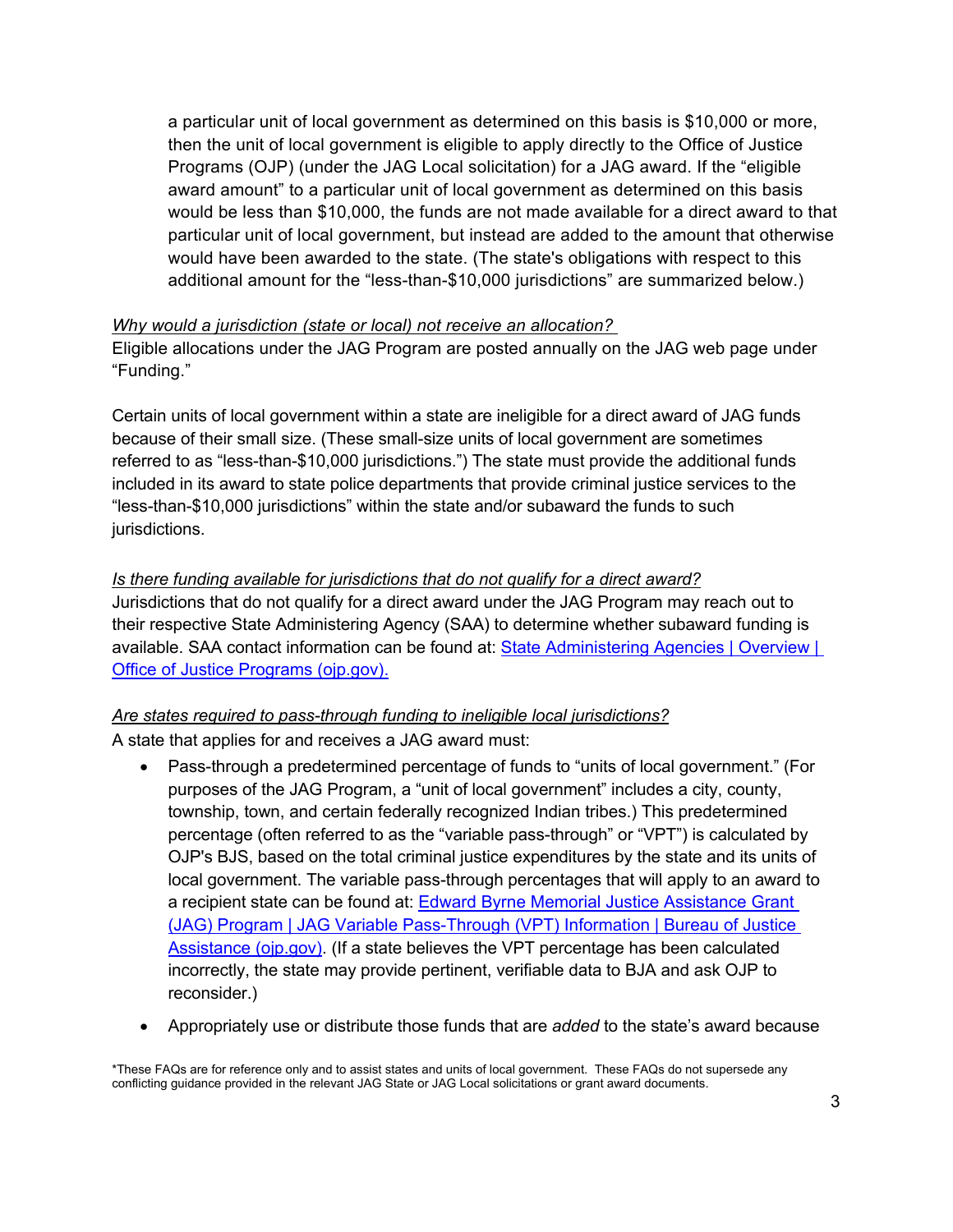certain units of local government within the state are ineligible for a direct award of JAG funds because of their small size. (These small-size units of local government sometimes are referred to as "less-than-\$10,000 jurisdictions.") The state must provide these additional funds included in its JAG award to state police departments that provide criminal justice services to the "less-than-\$10,000 jurisdictions" within the state and/or subaward the funds to such jurisdictions.

#### *What is the National Incident-Based Reporting System (NIBRS)?*

NIBRS was implemented to improve the overall quality of crime data collected by law enforcement, and captures details on each single crime incident — as well as on separate offenses within the same incident — including information on victims, known offenders, relationships between victims and offenders, arrestees, and property involved in the crime.

Unlike data reported through the Federal Bureau of Investigation's (FBI's) Uniform Crime Reporting (UCR) Program's traditional Summary Reporting System (SRS) — an aggregate monthly tally of crimes — NIBRS data goes much deeper because of its ability to provide circumstances and context for crimes. NIBRS includes all offenses within a single incident and additional aspects about each event like location, time of day, and whether the incident was cleared. Ultimately, NIBRS will improve the detail and overall quality of crime data, which will help law enforcement and communities around the country use resources more strategically and effectively.

#### <span id="page-6-0"></span>*Why is BJA requiring a 3 percent set-aside related to NIBRS compliance?*

In FY 2016, the FBI formally announced its intention to sunset the UCR Program's traditional Summary Reporting System and replace it with the UCR Program's National Incident-Based Reporting System. As of January 1, 2021, the FBI's NIBRS is the law enforcement crime data reporting standard for the nation and SRS data are no longer accepted by the UCR Program. By statute, JAG Program awards are calculated using summary Part 1 violent crime data from the FBI's UCR Program. (See [34 U.S.C. § 10156.](https://uscode.house.gov/view.xhtml?path=/prelim@title34/subtitle1/chapter101/subchapter5/partA&edition=prelim)) Eventually, JAG Program awards will be calculated using NIBRS data and NIBRS compliance will impact JAG Program eligibility.

Beginning in FY 2018, BJA required, through the application of an award condition, direct JAG award recipients not certified by the FBI as NIBRS compliant to set aside 3 percent of their JAG award toward achieving full compliance with the FBI's NIBRS data submission requirements under the UCR Program. The 3 percent set-aside will continue in FY 2021 to help ensure remaining states and units of local government become NIBRS compliant.

*How should a state or unit of local government communicate NIBRS compliance to BJA?* The pre-award and post-award processes by which BJA will assess NIBRS compliance is as follows: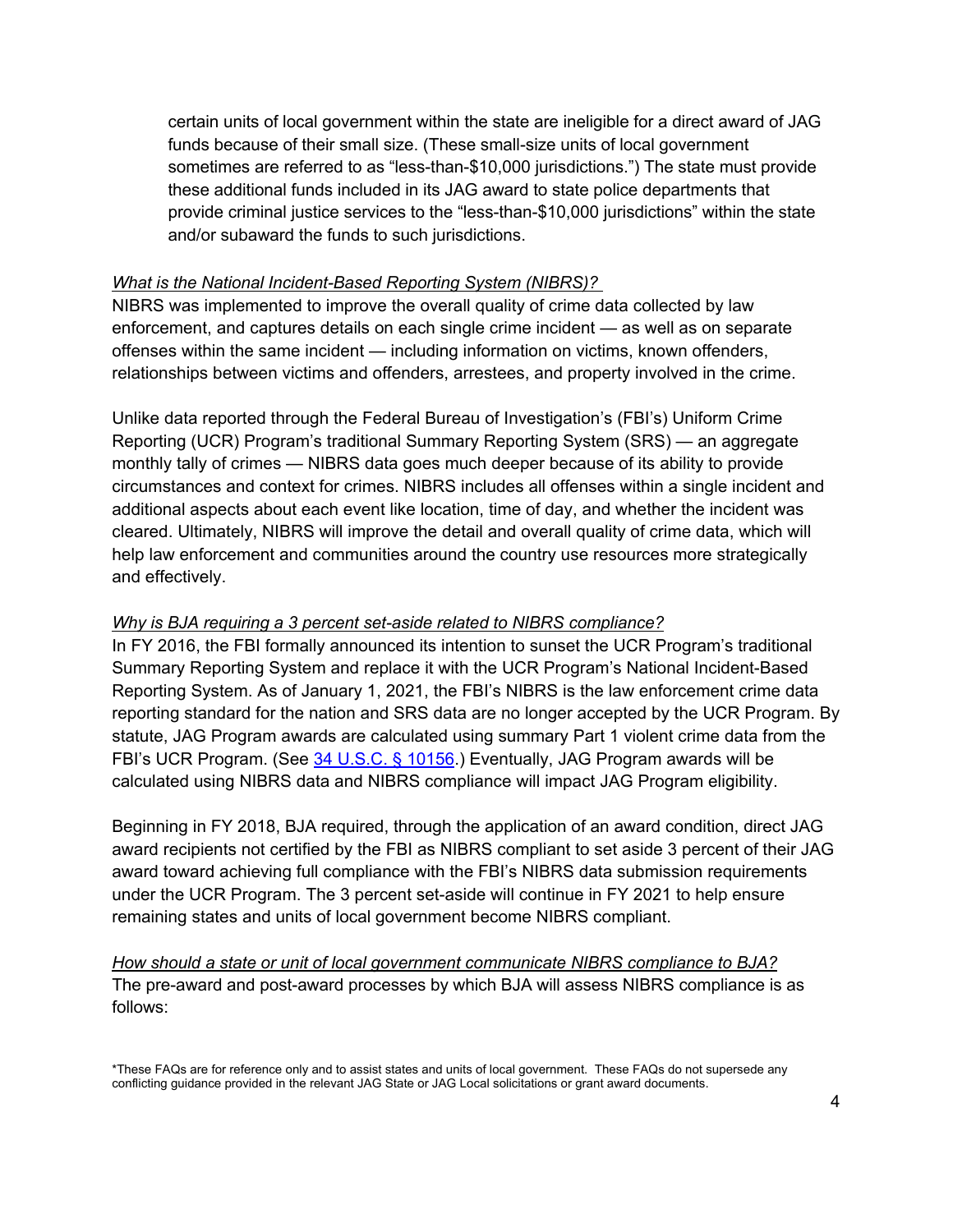Pre-award: The FBI will be providing a list of states that have been certified as NIBRS compliant by the FBI and lists of units of local government that have been certified as NIBRS compliant by the FBI or the state. BJA will waive the set-aside requirement for these states and units of local government at the time of the annual JAG solicitation posting.

Post-award: Grant recipients that achieve full compliance with NIBRS **after** receiving an award should email evidence of NIBRS compliance (written documentation from the FBI and/or their state-certified NIBRS compliance) to their State Policy Advisor listed in OJP's JustGrants System. Upon review of the documentation submitted, BJA will confirm the NIBRS compliance and then clear any withholding special condition associated with the NIBRS set-aside requirement. Grant recipients must retain documentation on file that demonstrates the FBI certification of NIBRS compliance. Such documentation must be made available for BJA review upon request.

#### *Does the NIBRS set-aside requirement apply to subawards?*

The requirement for a NIBRS set-aside will not be applied to subawards from states. Rather, state JAG recipients must ensure that at least 3 percent of the total award amount is used toward NIBRS compliance, unless the FBI has certified that the state is already NIBRS compliant. States must clearly indicate in their application narratives and budgets what projects will be supported with this 3 percent set-aside.

The requirement for a NIBRS set-aside will be applicable to all jurisdictions in a disparate group, but will not otherwise be applied to subawards. Recipients serving as fiscal agent for "disparate jurisdictions" (as defined at  $34 \text{ U.S.C. } 10156(d)(4)$ ) have to pass this requirement through to subawards in other localities in the disparate jurisdiction so that each locality in a disparate jurisdiction group dedicates at least 3 percent of award funds to NIBRS compliance, unless, with respect to each locality in the disparate jurisdiction group, evidence of NIBRS compliance has been submitted to and approved by BJA.

#### *What are some examples of costs and projects that relate to NIBRS implementation?*

Examples of costs and projects that relate to NIBRS implementation at the state or local level that could be funded under the JAG Program include: software, hardware, and labor that directly support or enhance a state or agency's technical capacity for collecting, processing, and analyzing data reported by local law enforcement (LE) agencies and then submitting NIBRS data to the FBI; training personnel responsible for the state's Incident Based Reporting (IBR) program on receiving, processing, analyzing, and validating incident-based data from local LE agencies in their state; training local agencies in how to collect and submit NIBRS data; and technical assistance for LE agency personnel responsible for (1) managing the agency's crime incident data, (2) processing and validating the data, and (3) extracting and submitting IBR data to the state UCR Program according to the states and/or directly to the FBI according to the NIBRS standard.

<sup>\*</sup>These FAQs are for reference only and to assist states and units of local government. These FAQs do not supersede any conflicting guidance provided in the relevant JAG State or JAG Local solicitations or grant award documents.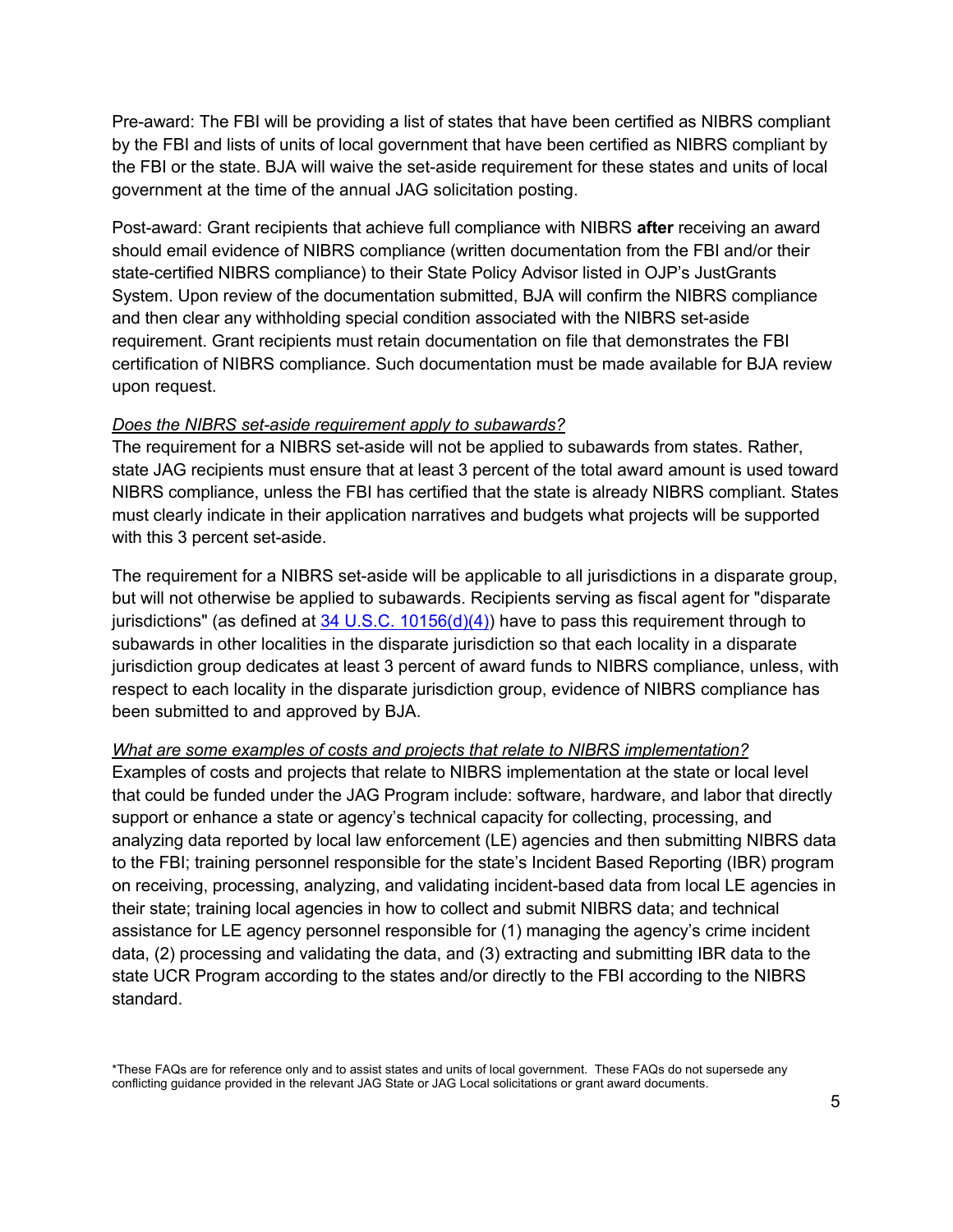## *If our state or unit of local government has already budgeted funding for NIBRS-related projects, should JAG funds still be set aside for this purpose?*

Yes, the 3 percent set-aside is applicable until the FBI (or state for local units) has certified NIBRS compliance. States and units of local government should be cognizant of supplanting and not budget JAG funds for the exact same NIBRS-related project. For example, if local funds are budgeted for software, then JAG funds could be set aside to support training. Once a state or unit of local government is certified as NIBRS compliant, the grantee may submit a change-ofscope Grant Award Modification to BJA and reallocate any remaining set-aside funds.

## *Is it possible for a State Administering Agency (SAA) to make subawards to a public or private school or private nonprofit organizations?*

Yes, an SAA can make a subaward for the following purposes: (1) criminal justice projects that would benefit the entire state, (2) a criminal justice project that will benefit a local jurisdiction, and (3) a private nonprofit that is in partnership with a local law enforcement agency to provide criminal justice services to designated "units of local government." The primary purpose of the subawards, however, must meet the requirements of JAG Program areas under 34 U.S.C. § 10152 (a) (1).

See reference: 34 U.S.C. [§ 10152\(b\),](https://uscode.house.gov/view.xhtml?path=/prelim@title34/subtitle1/chapter101/subchapter5/partA&edition=prelim)

[a] State or unit of local government may, in using a grant under [the JAG award], use all or a portion of that grant to contract with or make one or more subawards to one or more —

(1) Neighborhood or community-based organizations that are private and nonprofit

(2) Units of local government

# **Potential Funding Reductions**

### *Are Byrne JAG awards subject to any automatic statutory reductions?*

A state allocation of a Byrne JAG award is subject to two potential funding reductions for noncompliance under the Sex Offender Registration and Notification Act (SORNA) and the Prison Rape Elimination Act (PREA).

## <span id="page-8-0"></span>*What is the potential funding reduction under the Sex Offender Registration and Notification Act (SORNA)?*

SORNA, which is Title I of the Adam Walsh Child Protection and Safety Act of 2006, mandates a 10 percent reduction in JAG award to a "state" that has failed to substantially implement SORNA. For such states, the 10 percent reduction has been applied to JAG awards since FY 2012 and will continue to be applied in each subsequent year until the JAG recipient has substantially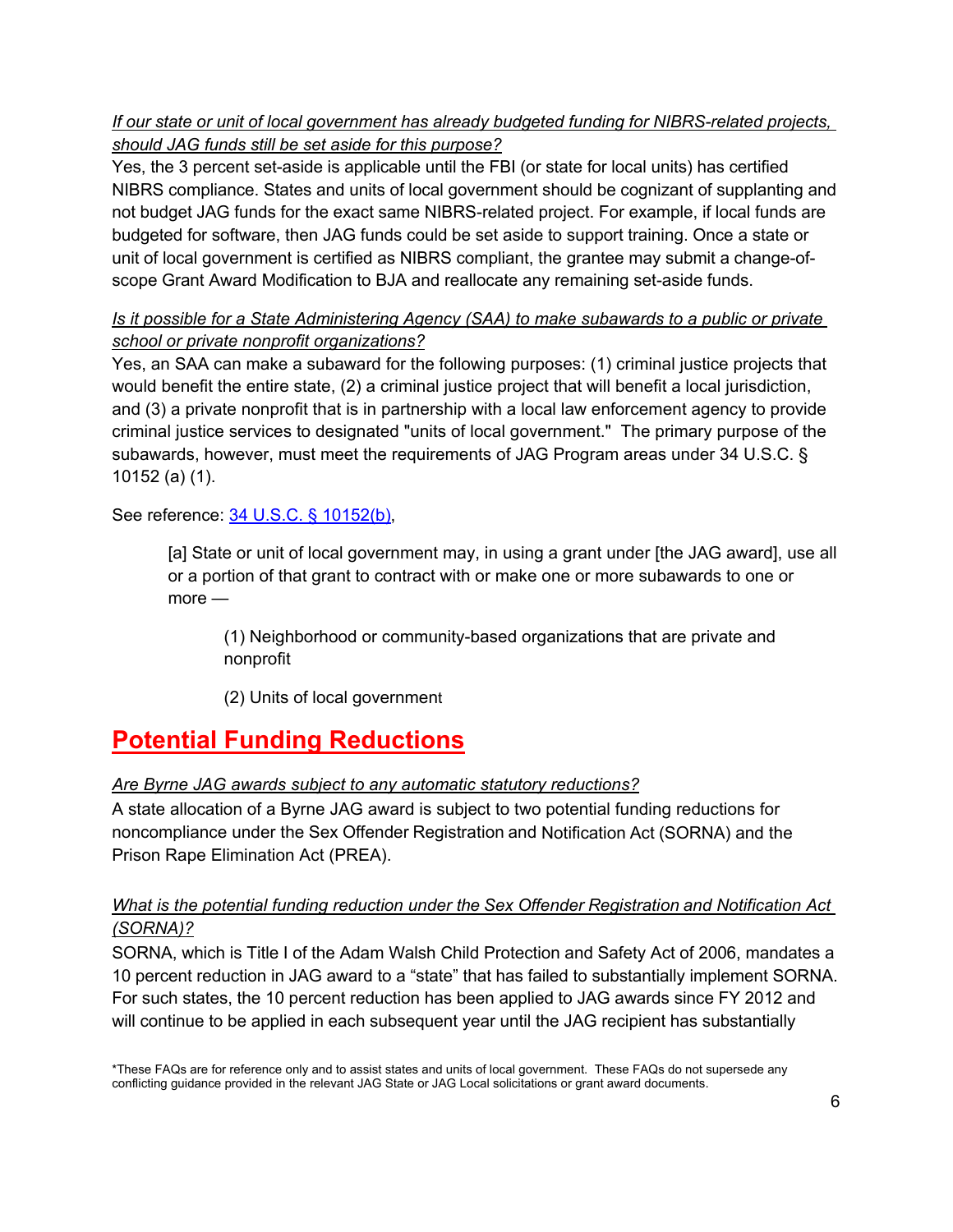implemented SORNA. Further, states that have substantially implemented SORNA have an ongoing obligation to maintain that status each year. A JAG reduction will be applied each year that a jurisdiction fails to substantially implement SORNA.

A reduction of a JAG award to a state under the provisions of SORNA will **not** affect the portion of the JAG award that is reserved for local jurisdictions.

#### *How is the SORNA funding reduction calculated?*

The example below illustrates how the SORNA funding reduction is assessed against a state that did not implement SORNA.

If BJA initially calculated that the state is eligible to receive a Byrne JAG allocation of \$3,000,000, the 10 percent JAG reduction would be calculated as follows:

- 1. The mandatory pass-through amount of \$1,200,000 (based on the state's mandatory 40 percent pass-through) is subtracted from the \$3,000,000 resulting in \$1,800,000.
- 2. The "less than \$10,000" allocation for the state (\$250,000) is then added to the \$1,800,000 - resulting in \$2,050,000.
- 3. The 10 percent JAG reduction is then assessed on the \$2,050,000 amount (\$2,050,000 x .10) — resulting in a SORNA penalty of \$205,000 for the state.

Note: For the District of Columbia and the territories, the JAG reduction will be assessed on the full allocation because the entire allocation goes to the District or territorial government.

### <span id="page-9-0"></span>*Is a state eligible for additional JAG funding based on its SORNA compliance status?*

Yes, SORNA-compliant states and territories may have bonus funds applied to their next fiscal year JAG application. This bonus allocation is calculated based on total funds resulting from the JAG reductions from non-implementing states and territories during that current fiscal year. For example, if a state substantially implemented SORNA in FY 2014, then that state would have additional bonus funds added to its FY 2015 State JAG award, which will be comprised of JAG reductions from non-implementing states and territories in FY 2014. The amounts available for bonus funds will vary from year to year, depending on the amount of JAG reductions that are assessed.

## *Who can I contact for more information on the JAG reduction (or SORNA penalty), SORNA compliance, or the implementation of SORNA?*

For additional information regarding SORNA implementation, including requirements and a list of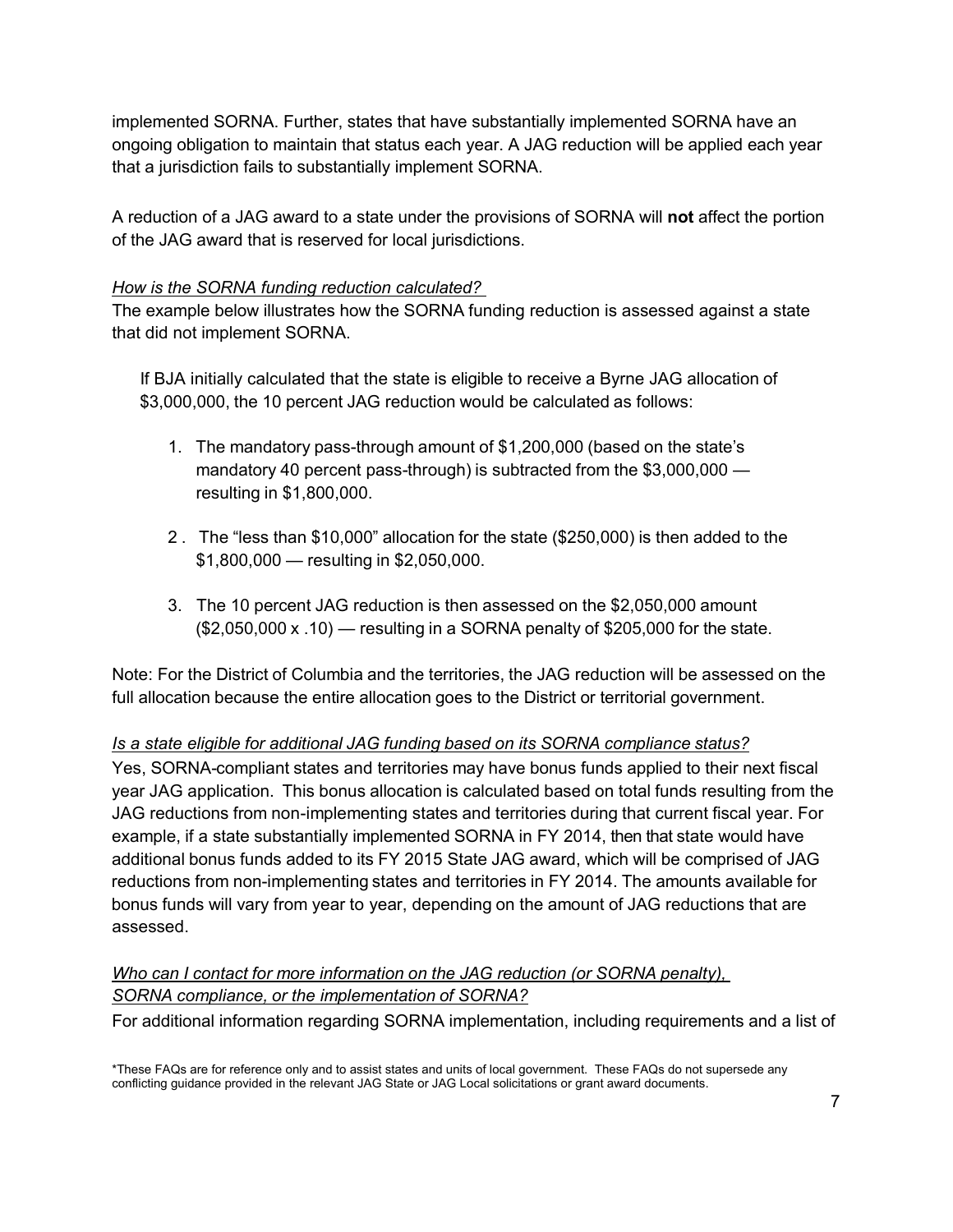states that will be affected by the 10 percent reduction to JAG awards, contact the OJP Office of Sex Offender Sentencing, Monitoring, Apprehending, Registering, and Tracking (SMART Office) at [ASKSMART@usdoj.gov o](mailto:ASKSMART@usdoj.gov)r 202–514–9320.

### <span id="page-10-0"></span>*What is required under the Prison Rape Elimination Act (PREA) certification requirement and what is the funding reduction for failure to comply?*

In 2012, DOJ published the National PREA Standards, which were promulgated to prevent, detect, and respond to sexual victimization and abuse in confinement settings. The PREA Standards are set out at 28 C.F.R. Part 115, and apply to confinement facilities including adult prisons and jails, juvenile facilities, police lockups, and community corrections facilities.

Under PREA, if a state's chief executive (e.g., governor) does not certify full compliance with the National PREA Standards, the state is subject to the loss of 5 percent of certain DOJ grant funds, including JAG award funds, unless the chief executive submits an assurance to DOJ that no less than 5 percent of such funds will be used solely for the purpose of enabling the state to achieve and certify full compliance with the PREA Standards in future years. See [42 U.S.C.](https://uscode.house.gov/statutes/pl/114/324.pdf) § [15607\(e\)\(2\).](https://uscode.house.gov/statutes/pl/114/324.pdf)

Note: Separate, detailed PREA FAQs can be found at: [Edward Byrne Memorial Justice](https://bja.ojp.gov/sites/g/files/xyckuh186/files/media/document/JAG-PREA-FAQ_0.pdf)  [Assistance Grant \(JAG\) Program Frequently Asked Questions \(FAQs\) Regarding the Prison](https://bja.ojp.gov/sites/g/files/xyckuh186/files/media/document/JAG-PREA-FAQ_0.pdf)  [Rape Elimination Act \(PREA\) Certification Requirement and 5 percent Reduction \(ojp.gov\).](https://bja.ojp.gov/sites/g/files/xyckuh186/files/media/document/JAG-PREA-FAQ_0.pdf)

# **Application Requirements**

### <span id="page-10-1"></span>*How do eligible entities apply for JAG funds?*

Beginning in FY 2021, DOJ funding opportunities follow a two-part application process. Applicants must begin the application process within Grants.gov. After applying in Grants.gov, the application information and SF-424 and the SF-LLL forms will be transferred to JustGrants, where the full application will be completed.

Applicants MUST have a valid Data Universal Number System (DUNS) number and a valid System of Award Management (SAM) registration in order to begin the application process in Grants.gov. See the [OJP Grant Application Resource Guide | Office of Justice Programs](https://www.ojp.gov/funding/apply/ojp-grant-application-resource-guide#apply) for detailed instructions.

Note: The application must be submitted by an applicant with a DUNS number associated with an entity that is eligible to apply in order to receive an award. See the [Eligibility](#page-3-2) section for more information and the following illustrative examples:

<sup>\*</sup>These FAQs are for reference only and to assist states and units of local government. These FAQs do not supersede any conflicting guidance provided in the relevant JAG State or JAG Local solicitations or grant award documents.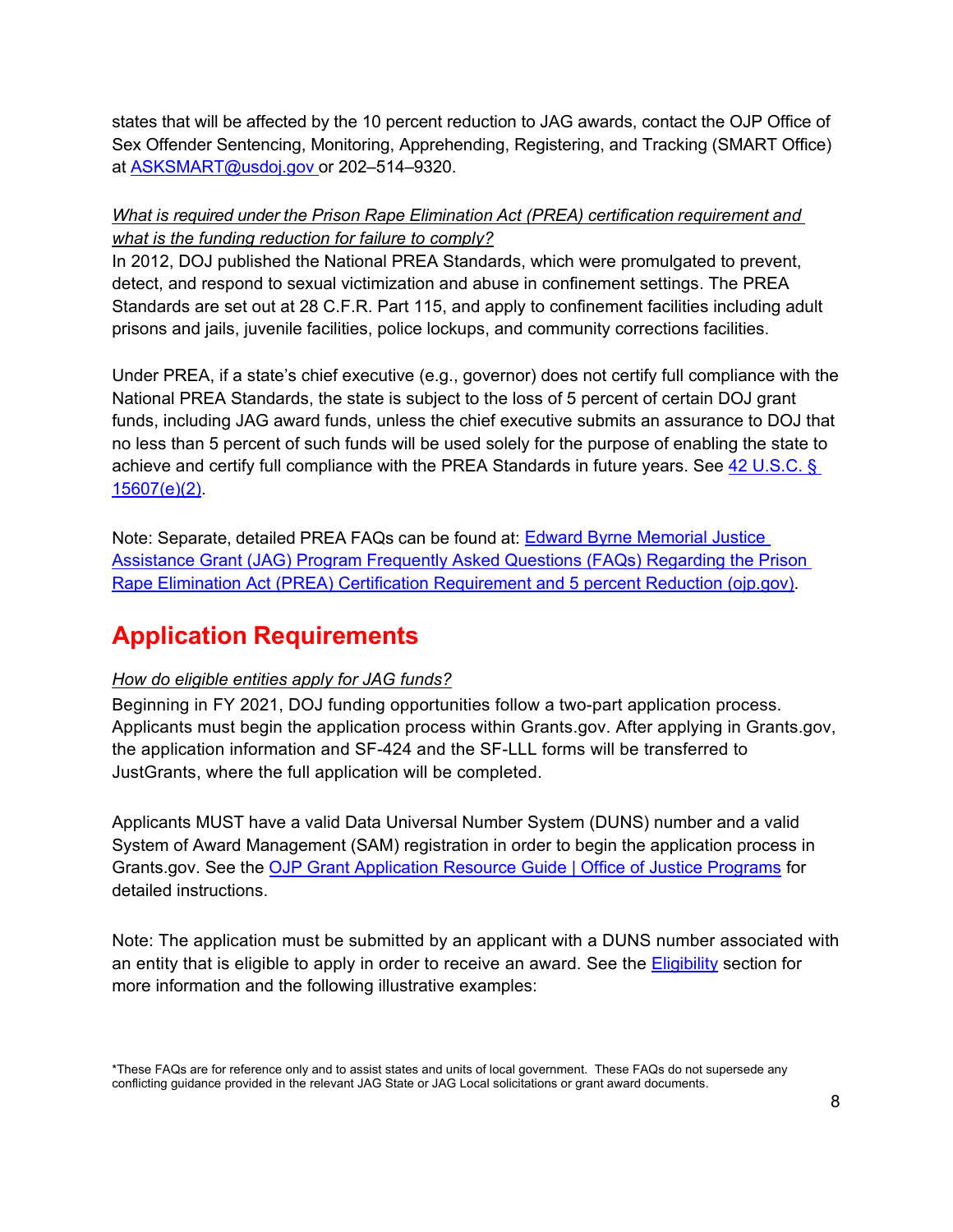- Example 1: City of X is submits an application to apply based on the formula allocation for City of X, and their DUNS number is registered in SAM for City of X. This applicant meets the eligibility requirements of JAG and is eligible to receive an award.
- Example 2: City of X Police Department submits an application to apply based on the formula allocation for City of X, and their DUNS number is registered in SAM for City of X, with a Doing Business As (DBA) listed for City of X Police Department. The Applicant meets the eligibility requirements of JAG and is eligible to receive an award.
- Example 3: City of X Police Department submits an application to apply based on the formula allocation for City of X and their DUNS number is registered in SAM for City of X Police Department. City of X Police Department is not a law enforcement district or judicial enforcement district established under applicable state law with authority to independently establish a budget and impose taxes. **The applicant does NOT meet the eligibility requirements of JAG and is NOT eligible to receive an award.**

#### *Who should be listed as the authorized representative on a JAG application?*

The authorized representative must have the authority to enter the state, county, municipality, or other eligible unit of local government into a legal contract with the federal government. For Local JAG awards, this person is typically a county commissioner, mayor, city manager, or other similarly designated official. **A police chief or a sheriff may be listed as the authorized representative if, and only if, the "Organizational Unit" line in the application indicates the sheriff's office or police department.**

**The authorized representative may not necessarily be the same person authorized to sign the Chief Executive Certification.**

<span id="page-11-0"></span>*What is a Data Universal Number System (DUNS) number and how is it obtained?* A DUNS number is a unique nine-digit identification number provided by the commercial company Dun and Bradstreet. For further information, please refer to the [OJP Grant](https://www.ojp.gov/funding/apply/ojp-grant-application-resource-guide#ojp-application-submission-steps)  [Application Resource Guide | Office of Justice Programs](https://www.ojp.gov/funding/apply/ojp-grant-application-resource-guide#ojp-application-submission-steps)[.](https://www.ojp.gov/funding/Apply/Resources/Grant-App-Resource-Guide.htm)

#### *Why is a DUNS number needed?*

In general, the Office of Management and Budget requires every applicant for a federal award (other than an individual) to include a "unique entity identifier" in each application, including an application for a supplemental award. Currently, a DUNS number is the required unique entity identifier. This unique entity identifier is used for tracking purposes as well as to validate address and point of contact information for applicants, recipients, and subrecipients. It will be used throughout the life cycle of an OJP award.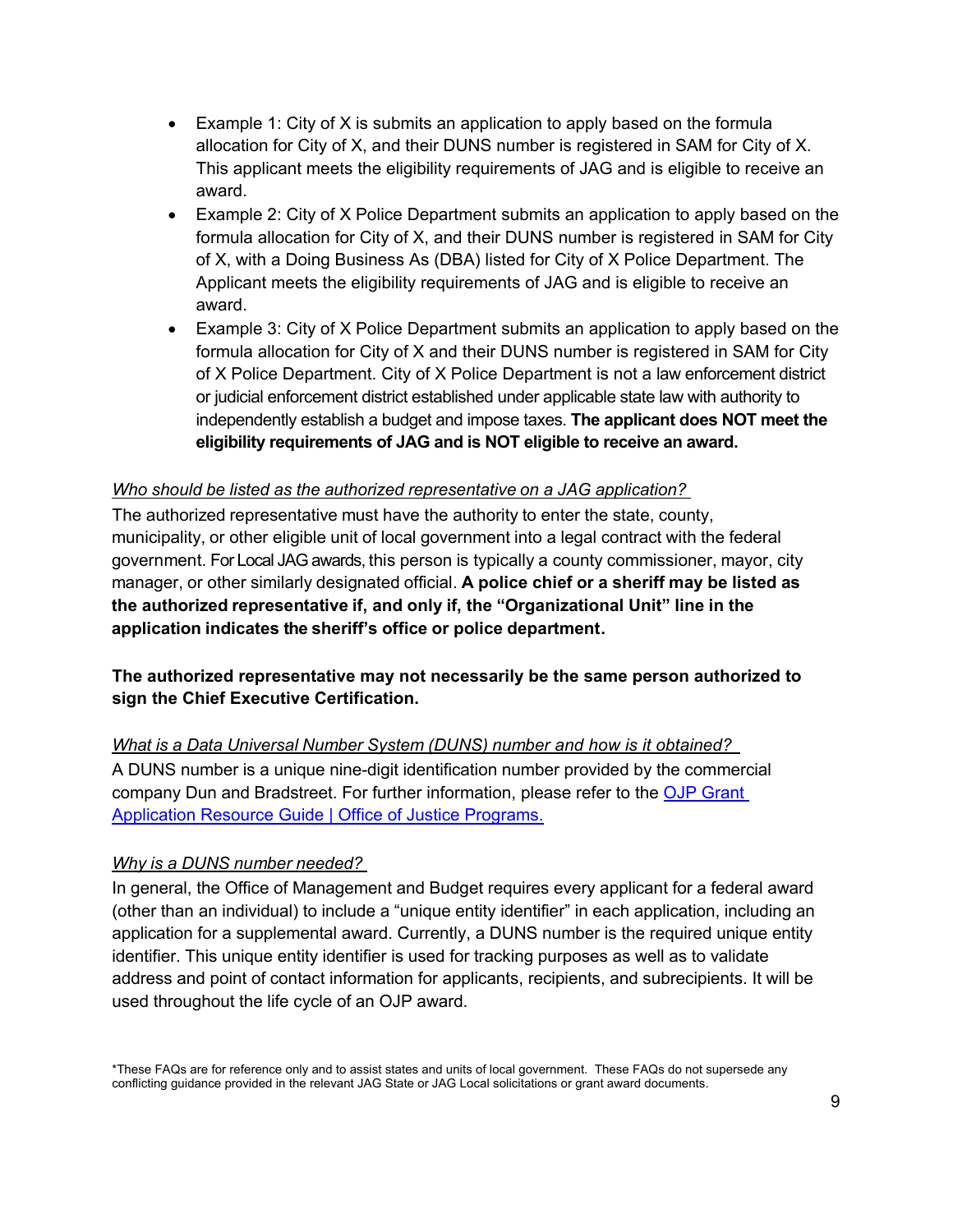The DUNS number must be entered correctly on the SF-424 and registered in SAM.gov. The specific agency registered under this DUNS number in SAM will be responsible for submitting the full application in JustGrants and administering the award if it is funded.

## <span id="page-12-0"></span>*What is the System for Award Management (SAM) database and how does a jurisdiction register?*

SAM is the repository for certain standard information about federal financial assistance applicants, recipients, and subrecipients. For further information, please refer to the [OJP Grant](https://www.ojp.gov/funding/apply/ojp-grant-application-resource-guide#ojp-application-submission-steps)  [Application Resource Guide | Office of Justice Programs.](https://www.ojp.gov/funding/apply/ojp-grant-application-resource-guide#ojp-application-submission-steps)

## <span id="page-12-1"></span>*What are the project and budget periods for the awards?*

The project and budget periods for the awards vary depending on the type of award.

• For Local JAG awards:

Awards of at least \$25,000 are 4 years in length. Extensions beyond this period may be made on a case-by-case basis at the discretion of BJA and must be requested via JustGrants no fewer than 30 days prior to the grant end date.

Awards of less than \$25,000 are 2 years in length. For example, an award period for an FY 2018 award will be from October 1, 2017, through September 30, 2019. Extensions of up to 2 years can be requested for these awards via JustGrants no fewer than 30 days prior to the grant end date and will be automatically granted upon request.

## • For State JAG awards:

BJA makes awards for a 4-year period of performance. For example, for FY 2018 awards, the award period will begin on October 1, 2017. An extension should not exceed 12 months. An extension beyond this period may be made on a case-by-case basis at the discretion of BJA and must be requested via JustGrants no fewer than 30 days prior to the end of the period for performance.

### <span id="page-12-2"></span>*What are the governing body requirements related to a JAG application?*

Pursuant to the JAG statute [\(at 34 U.S.C. § 10153\(a\)\(2\)\)](https://uscode.house.gov/view.xhtml?path=/prelim@title34/subtitle1/chapter101/subchapter5/partA&edition=prelim), a JAG application must be made available for review by the governing body of the applicant jurisdiction, or to an organization designated by that governing body, at least 30 days prior to that application being submitted to the awarding agency for funding.

To satisfy this requirement, BJA requires the submission of a properly completed "Certifications and Assurances by the Chief Executive of the Applicant Government" to attest to these facts. If the governing body review requirement has not been completed at the time of application, a locality can still apply for JAG funding; however, it will not be able to submit a properly completed form with its application. In this event, the award will be made with a withholding special condition for the "Certifications and Assurances by the Chief Executive of the Applicant

<sup>\*</sup>These FAQs are for reference only and to assist states and units of local government. These FAQs do not supersede any conflicting guidance provided in the relevant JAG State or JAG Local solicitations or grant award documents.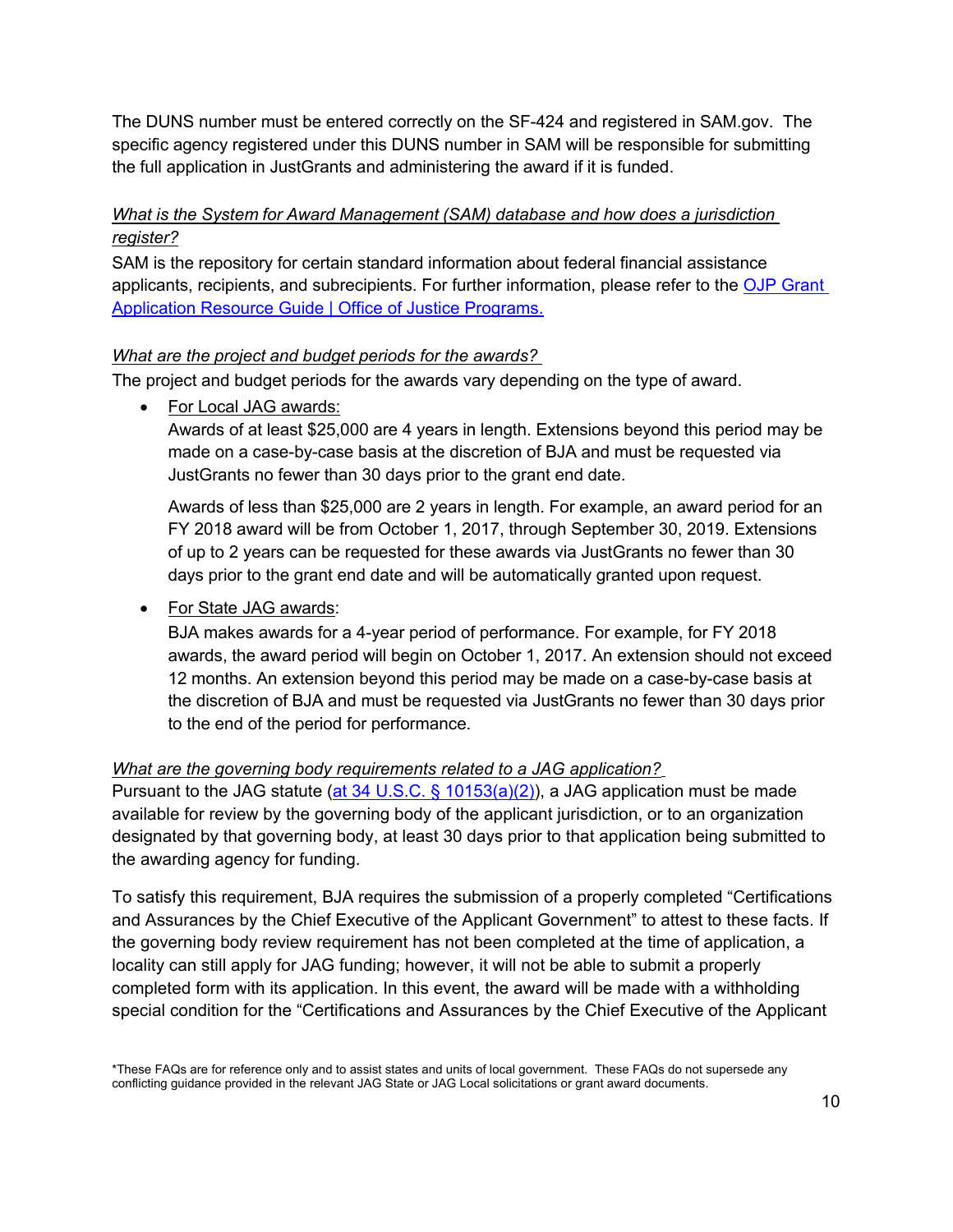Government" form, which a grantee must submit to BJA post-award when all of the requirements attested to in this form are met. The "Certifications and Assurances by the Chief Executive of the Applicant Government" form associated with the most recent JAG solicitations can be accessed the JAG web page at: [Edward Byrne Memorial Justice Assistance Grant \(JAG\)](https://bja.ojp.gov/program/jag/overview?Program_ID=59)  [Program | Overview | Bureau of Justice Assistance \(ojp.gov\).](https://bja.ojp.gov/program/jag/overview?Program_ID=59) Forms from prior JAG solicitations can be accessed at: [Edward Byrne Memorial Justice Assistance Grant \(JAG\) Program |](https://bja.ojp.gov/program/jag/archives)  [Archives | Bureau of Justice Assistance \(ojp.gov\).](https://bja.ojp.gov/program/jag/archives)

#### *What are the public comment requirements related to a JAG application?*

Pursuant to the JAG statute [\(at 34 U.S.C. § 10153\(a\)\(3\)\),](https://uscode.house.gov/view.xhtml?path=/prelim@title34/subtitle1/chapter101/subchapter5/partA&edition=prelim) a JAG application, prior to being submitted to the awarding agency, must be made available for public comment by citizens and neighborhood- and community-based organizations to the extent applicable law or established procedures make such opportunity available.

To satisfy this requirement, BJA requires the submission of a properly completed "Certifications and Assurances by the Chief Executive of the Applicant Government" to attest to these facts. If the public comment requirement has not been completed at the time of application, a locality can still apply for JAG funding; however, it will not be able to submit a properly completed "Certifications and Assurances by the Chief Executive of the Applicant Government" form with its application. In this event, the award will be made with a withholding special condition for the "Certifications and Assurances by the Chief Executive of the Applicant Government" form, which a grantee must submit to BJA post-award when all of the requirements attested to in this form are met. The "Certifications and Assurances by the Chief Executive of the Applicant Government" form associated with the most recent JAG solicitations can be accessed the JAG web page at: **Edward Byrne Memorial Justice Assistance Grant (JAG) Program | Overview |** [Bureau of Justice Assistance \(ojp.gov\).](https://bja.ojp.gov/program/jag/overview?Program_ID=59) Forms from prior JAG solicitations can be accessed at: [Edward Byrne Memorial Justice Assistance Grant \(JAG\) Program | Archives | Bureau of Justice](https://bja.ojp.gov/program/jag/archives)  [Assistance \(ojp.gov\).](https://bja.ojp.gov/program/jag/archives)

#### *Who may sign the "Certifications and Assurances by the Chief Executive of the Applicant Government" as the chief executive for state or unit of local government applicants?*

The "Certifications and Assurances by the Chief Executive of the Applicant Government" form must be signed by the jurisdiction's chief executive. The chief executive is the person who has the ultimate executive authority for the jurisdiction. Further, as set forth in the certification itself, the chief executive is the person that has the authority to make representations on behalf of the unit of local government. Typically, the chief executive is the highest elected official of the jurisdiction (e.g. governor, mayor, or county board chair).

### **This chief executive may not delegate signature authority to another person under any circumstances.**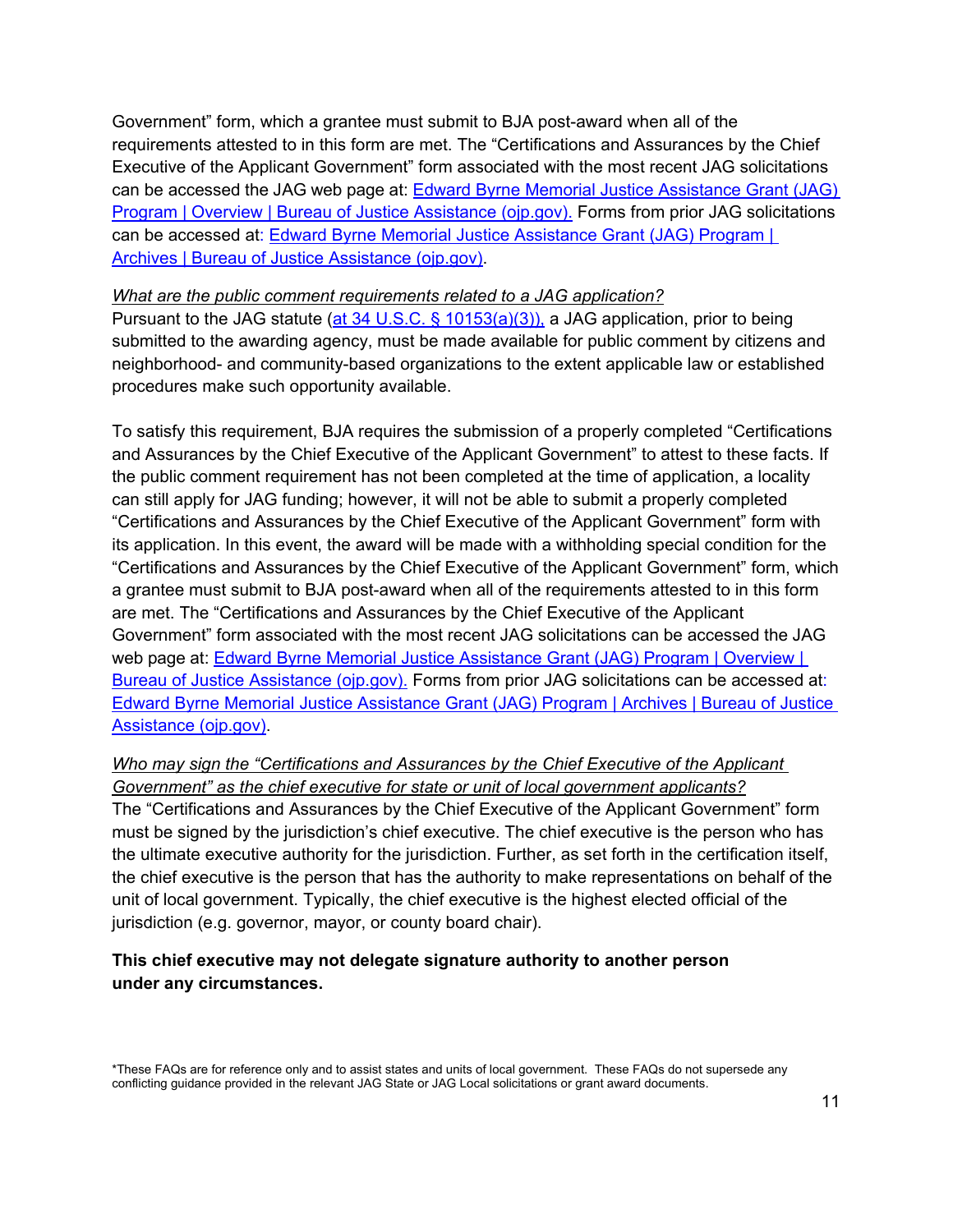# **Use of Funds**

## <span id="page-14-0"></span>*What can JAG funds be used for?*

In general, JAG funds may be used to provide additional personnel, equipment, supplies, contractual support, training, technical assistance, and information systems for criminal justice, including for any one or more of the following:

- Law enforcement programs
- Prosecution and court programs
- Prevention and education programs
- Corrections and community corrections programs
- Drug treatment and enforcement programs
- Planning, evaluation, and technology improvement programs
- Crime victim and witness programs (other than compensation)
- Mental health programs and related law enforcement and corrections programs, including behavioral programs and crisis intervention teams

In connection with all of the above purposes, it should be noted that the [statute](https://uscode.house.gov/view.xhtml?path=/prelim@title34/subtitle1/chapter101/subchapter5/partA&edition=prelim) defines "criminal justice" as "activities pertaining to crime prevention, control, or reduction, or the enforcement of the criminal law, including, but not limited to, police efforts to prevent, control, or reduce crime or to apprehend criminals, including juveniles, activities of courts having criminal jurisdiction, and related agencies (including but not limited to prosecutorial and defender services, juvenile delinquency agencies and pretrial service or release agencies), activities of corrections, probation, or parole authorities and related agencies assisting in the rehabilitation, supervision, and care of criminal offenders, and programs relating to the prevention, control, or reduction of narcotic addiction and juvenile delinquency."

Under the JAG Program, states and units of local government may use award funds for broadband deployment and adoption activities as they relate to criminal justice activities.

## *Can JAG funds be used by state and local governments to increase patrols and deployments that bolster the security of at-risk nonprofit organizations?*

Yes. JAG funds can be used by state and local governments for crime prevention efforts to increase patrols and deployments that bolster the security of at-risk nonprofit organizations including synagogues, churches, mosques, and other places of worship.

#### <span id="page-14-1"></span>*Are there any limitations on the use of JAG funds, including expenditures that are specifically prohibited under JAG?*

Yes. The JAG statute**,** [34 U.S.C. §§ 10151 -](https://uscode.house.gov/view.xhtml?path=/prelim@title34/subtitle1/chapter101/subchapter5/partA&edition=prelim) 10158, specifically identifies a list of prohibited items. JAG funds may not be used (directly or indirectly) to pay for any of the following items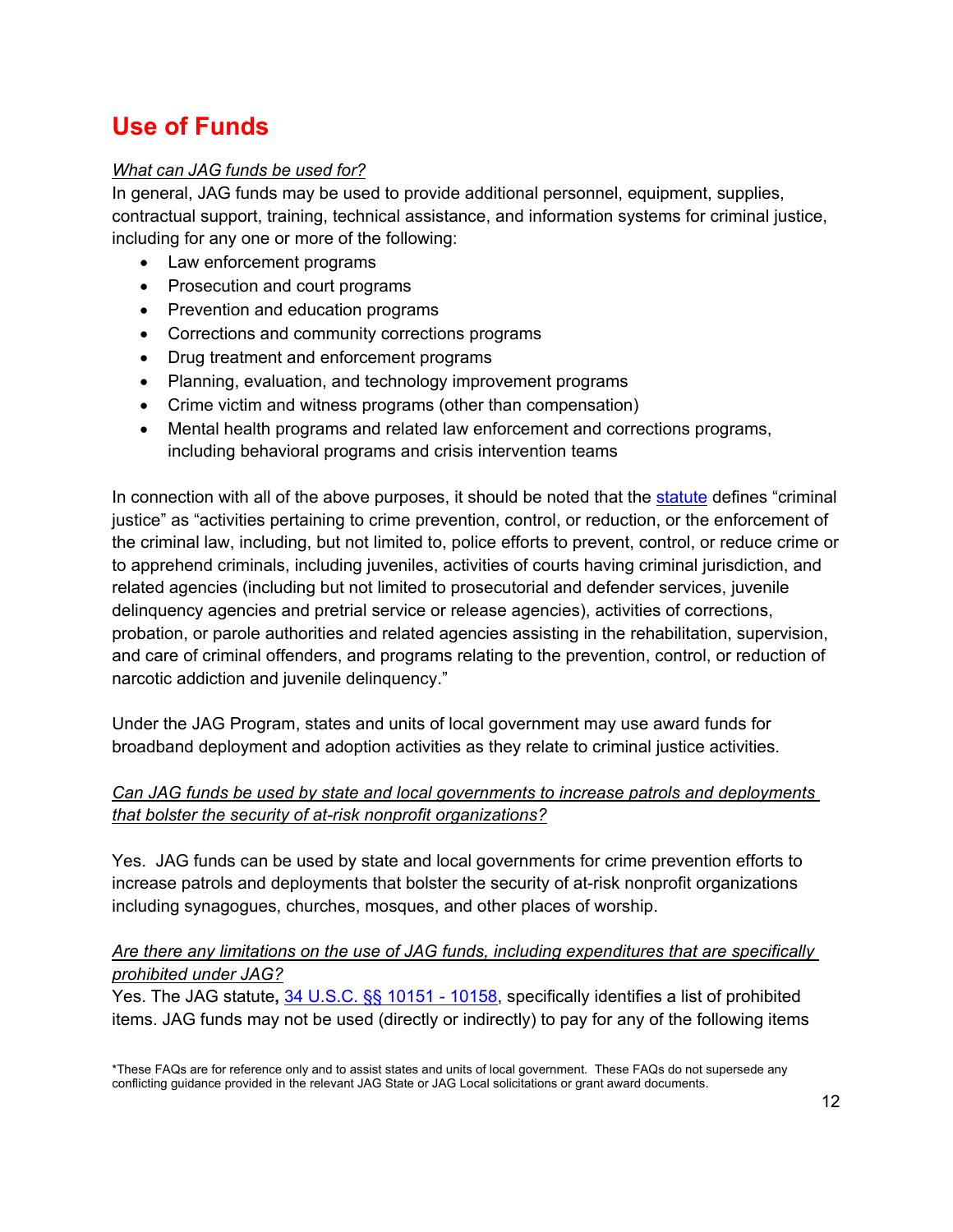unless the unless the Department of Justice first certifies in writing that extraordinary and exigent circumstances exist that make the use of Byrne JAG award funds to provide such matters essential to the maintenance of public safety and good order:

- Vehicles, vessels, or aircraft, including unmanned aircraft, unmanned aerial vehicles, and unmanned aerial systems
- Luxury items
- Real estate
- Construction projects (other than penal or correctional institutions)
- Any similar items

**\*Police cruisers, police boats, and police helicopters are allowable expenditures under JAG and do not require BJA certification.** 

**For purposes of JAG, a vehicle is considered a "police cruiser" only if it is used in the ordinary course for routine police patrol within the United States. Vehicles (including motorcycles, SUVs, and ATVs) used as "police cruisers" are not prohibited under JAG, and therefore may be acquired with JAG funds in the ordinary course, to the extent otherwise allowable under the award.**

**Please note that JAG awards made in fiscal years 2015, 2016, and 2017 include certain limitations on expenditures for items on the "controlled expenditure list" and the "prohibited expenditure list. However, as of August 29, 2017, there are no items on the "controlled expenditure list," and the "prohibited expenditure list" replicates the statutory prohibitions set forth above. More information on the "controlled expenditure list" and the "prohibited expenditure list" may be found at: [JAG Prohibited and](https://bja.ojp.gov/sites/g/files/xyckuh186/files/media/document/jagcontrolledpurchaselist.pdf)  [Controlled Expenditures Guidance.](https://bja.ojp.gov/sites/g/files/xyckuh186/files/media/document/jagcontrolledpurchaselist.pdf)**

### *How are vehicle, vessel, and aircraft defined under JAG?*

"**Vehicles**" includes, without limitation:

- Wheeled armored vehicles/tactical vehicles
- Buses and recreational vehicles
- Command vehicles/mobile command and control centers
- Trucks, including pickup trucks
- Vans, including passenger vans
- Motorcycles
- Sport utility vehicles (SUVs)
- Segways, golf carts, all-terrain vehicles (ATVs), and similar items when and if applicable state or local law requires licensing or registration of such items.

<sup>\*</sup>These FAQs are for reference only and to assist states and units of local government. These FAQs do not supersede any conflicting guidance provided in the relevant JAG State or JAG Local solicitations or grant award documents.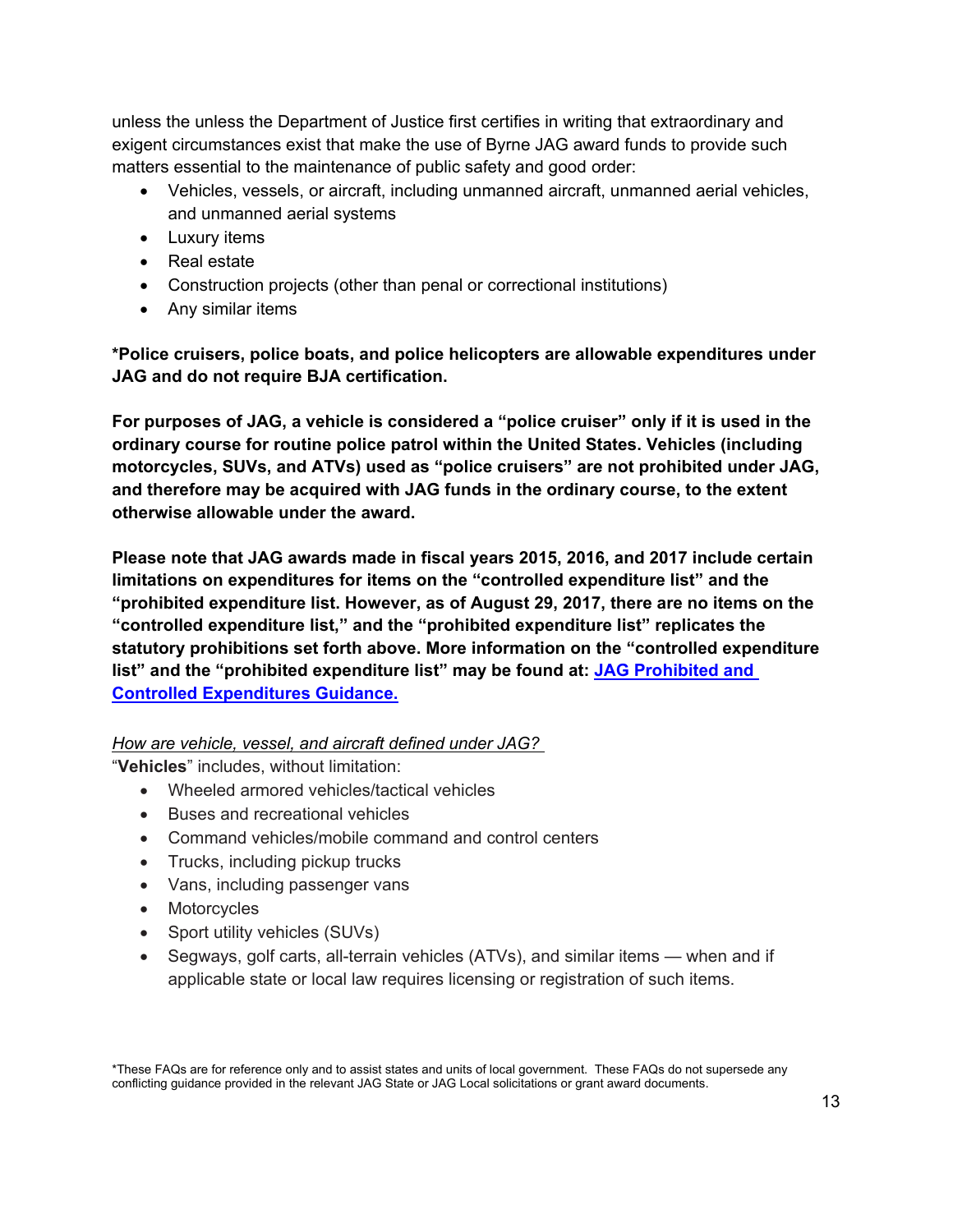For purposes of the JAG Program, a vehicle is considered a "**police cruiser**" only if it is used in the ordinary course for routine police patrol within the United States. Vehicles (including motorcycles, SUVs, and ATVs) used as "police cruisers" are not prohibited under JAG, and therefore may be acquired with JAG funds in the ordinary course, to the extent otherwise allowable under the award.

"**Vessels**" includes, without limitation, any form of boat or watercraft capable of holding or transporting instruments, other cargo, and/or at least one person.

For purposes of the JAG Program, a vessel is considered a "**police boat**" only if it is used in the ordinary course to conduct law enforcement operations within the United States. Vessels used as "police boats" are not prohibited under JAG, and therefore may be acquired with JAG funds in the ordinary course, to the extent otherwise allowable under the award.

"**Aircraft**" includes, without limitation:

- Any craft designed to move instruments, other cargo, and/or at least one person through the air such as helicopters or airplanes (rotary-wing or fixed-wing aircraft)
- Unmanned aerial systems, unmanned aircraft, and/or unmanned aerial vehicles

For purposes of the JAG Program, a helicopter is considered a "**police helicopter**" only if it is used in the ordinary course to conduct law enforcement operations within the United States. Aircraft used as "police helicopters" are not prohibited under JAG, and therefore may be acquired with JAG funds in the ordinary course, to the extent otherwise allowable under the award.

### *How can a jurisdiction request prior approval (a waiver) from BJA to utilize JAG funds for prohibited item(s)?*

To request a Department of Justice certification of "extraordinary and exigent circumstances … that make use of [award funds for the requested item or matter] … essential to the maintenance of public safety and good order," the recipient must:

- 1. Using OJP's JustGrants system, submit a "Programmatic Costs" Grant Award Modification (GAM), marked "Other" and with "JAG – DOJ Certification request – extraordinary and exigent; essential" typed in the available text box.
- 2. Attach to the GAM a letter, on the letterhead of the recipient jurisdiction and signed by the recipient's "authorized representative" for the particular JAG award in question, that:
	- (a) Indicates the use of Byrne JAG award funds as to which the recipient requests the required certification and the award number of the Byrne JAG award from which funds would be obligated and used.

<sup>\*</sup>These FAQs are for reference only and to assist states and units of local government. These FAQs do not supersede any conflicting guidance provided in the relevant JAG State or JAG Local solicitations or grant award documents.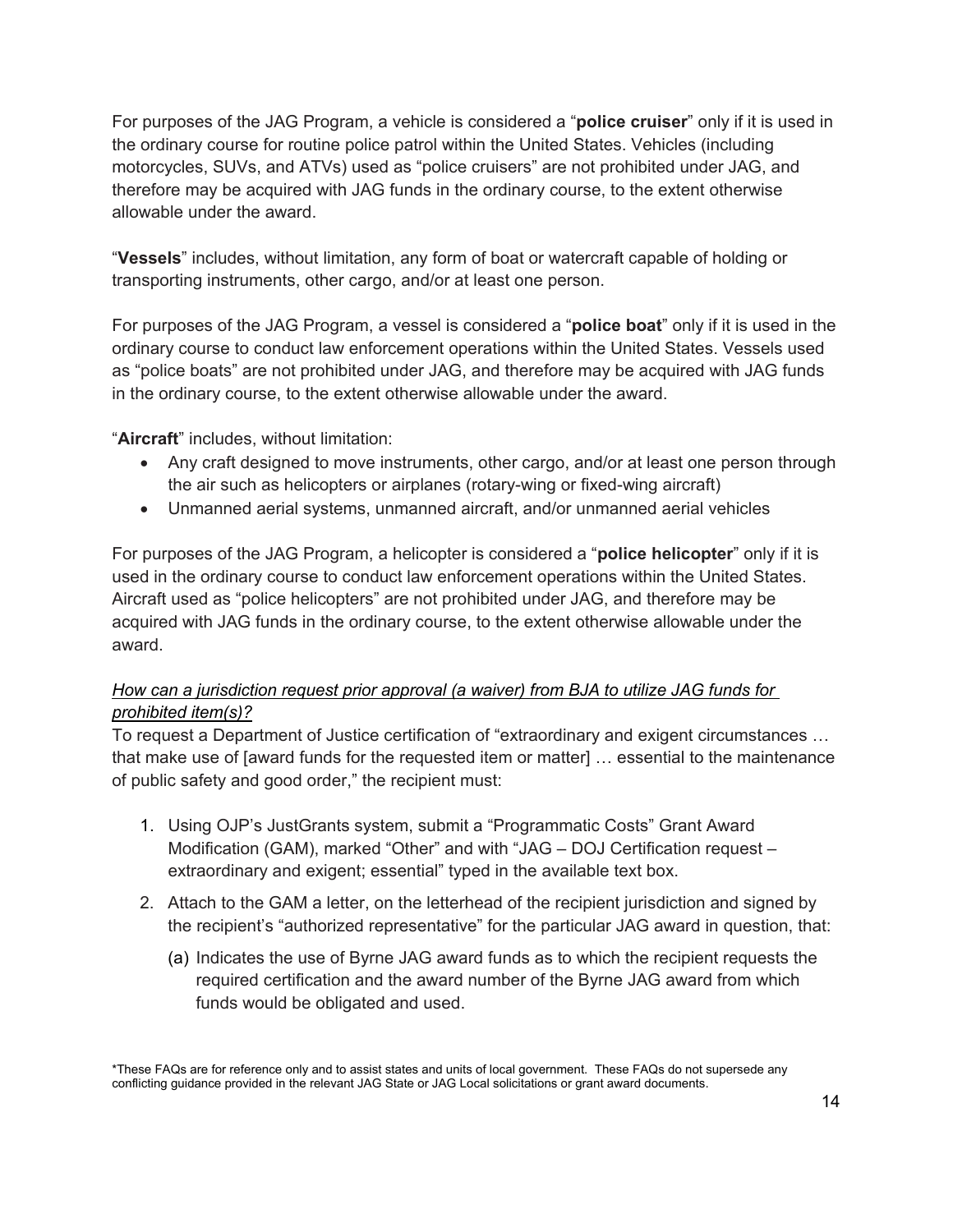- (b) Provides a general description of the recipient (or subrecipient, if applicable) that will use award funds for the requested purpose.
- (c) Indicates the amount of award funds that would be used for the requested purpose, if the Department of Justice makes the required certification.
- (d) Sets out a detailed justification that provides sufficient information to support a Department of Justice finding and certification that "extraordinary and exigent circumstances" exist that make use of the Byrne JAG award funds for the requested purpose "essential to the maintenance of public safety and good order."
- (e) If the recipient requests a certification with respect to unmanned aerial systems (UAS), unmanned aircraft (UA), and/or unmanned aerial vehicles (UAV), please note that the Office of Justice Programs (OJP) is in the process of updating policies and procedures regarding the purchase of UAS/UAV/UAs. No requests for prior approval for UAS/UAV/UAs will be considered until the policies and procedures have been updated and additional guidance has been provided to the field. (July 2020)

#### *May a jurisdiction obligate or expend its own funds prior to receipt of a JAG award?* The period of performance for JAG awards typically begins with each federal fiscal year, even though recipients may not apply for or receive the JAG award until several months later.

JAG recipients may not obligate federal award funds before validly accepting the JAG award. However, as of the first day of the period of performance for the award (typically October 1 of the relevant federal fiscal year), the recipient may choose to incur project costs using nonfederal funds. Any project costs incurred before valid acceptance of the JAG award are incurred at the recipient's risk until, at a minimum, (1) the recipient makes a valid acceptance of the award, and (2) all applicable withholding conditions are removed by BJA (via a Grant Award Modification [GAM]).

If and when the recipient makes a valid acceptance of the award and OJP removes each applicable withholding condition through a GAM, the recipient will be able to obligate JAG award funds to reimburse itself for project costs incurred earlier during the period of performance (such as project costs incurred prior to award acceptance or prior to removal of an applicable withholding condition), provided that those project costs are allowable costs under the award.

For example, in anticipation of applying for a JAG award during OJP's next grant fiscal year, a state orders police cruisers that will not be delivered until the next fiscal year. The state should not use any funds from an expected JAG award, but may use funds from another source. The state is incurring project costs at its own risk pending (1) a valid acceptance of a Byrne JAG award, and (2) removal of all applicable withholding conditions (via a GAM).

<span id="page-17-0"></span><sup>\*</sup>These FAQs are for reference only and to assist states and units of local government. These FAQs do not supersede any conflicting guidance provided in the relevant JAG State or JAG Local solicitations or grant award documents.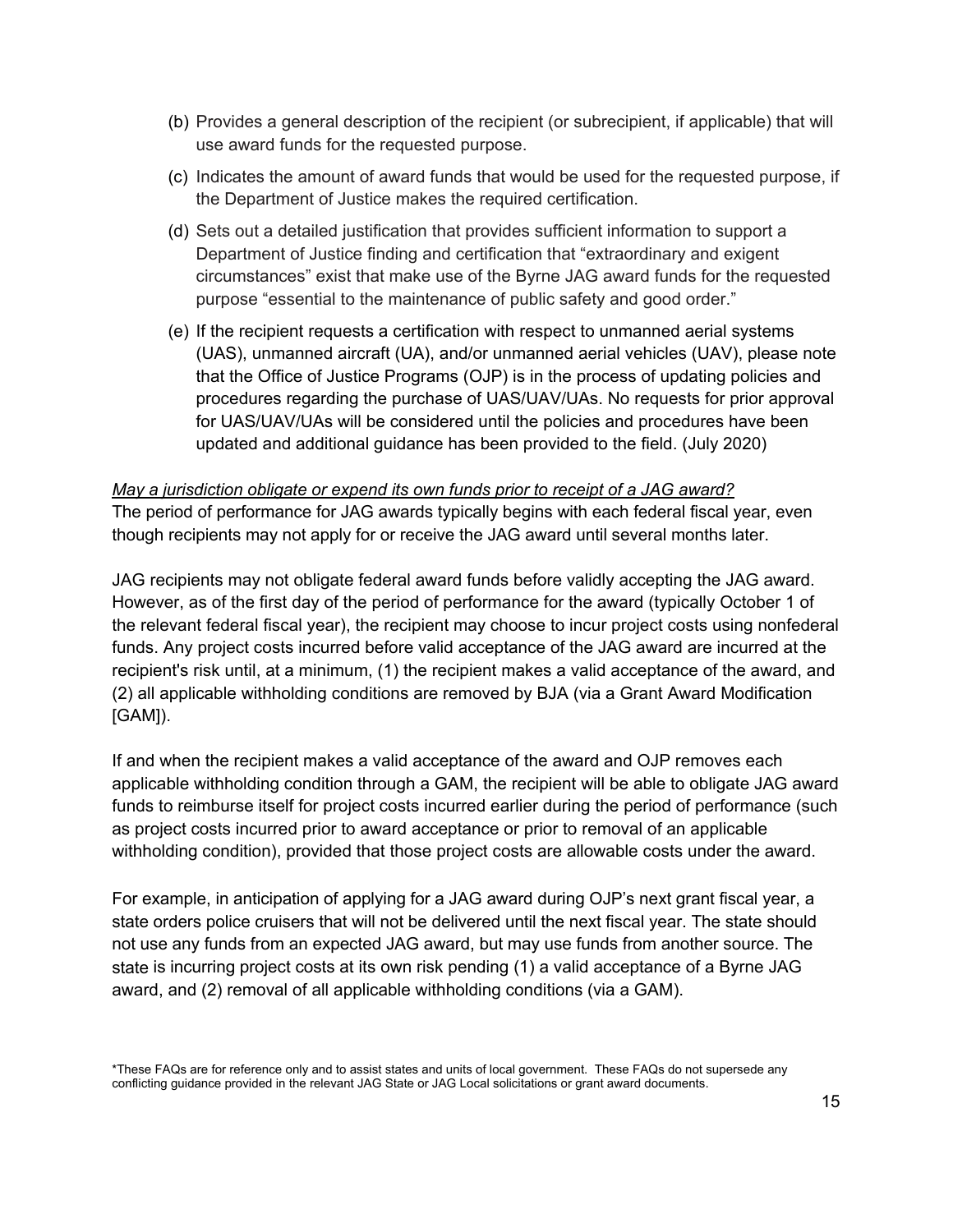## *May a jurisdiction use Byrne JAG funds to purchase firearms and drugs for an undercover operation?*

Yes, JAG funds may be used as confidential funds for the purchase of services (buy money), evidence (narcotics, firearms, stolen property, etc.), and specific information (informant money) for undercover purposes in accordance with  $34$  U.S.C 10152(d). Prior to the expenditure of any confidential funds, the recipient and any subrecipients must agree to sign a certification indicating that they have read, understood, and agree to abide by all of the conditions pertaining to confidential fund expenditures as set forth in the [DOJ Grants Financial Guide.](https://www.ojp.gov/funding/financialguidedoj/overview)

## *Is prior approval from the BJA Program Office required to lease or rent vehicles with JAG funding?*

A jurisdiction may use JAG funds to purchase, lease, or rent police cruisers (marked or unmarked) without specific prior approval.

The purchase, lease, or renting of any other police vehicle (e.g., pickup trucks, passenger vans, luxury vehicles, command centers, etc.) is prohibited unless a certification is granted by the Department of Justice, as described above.

*Can JAG funds be used by a recipient to renovate its current facility or to rebuild a new one?* Construction and/or major renovation projects related to penal or correctional institutions are allowable expenditures, without specific prior approval. All other construction and/or major renovation projects are prohibited, unless a certification is granted by the Department of Justice, as described above.

*NOTE: Any project that involves construction or major renovation will be subject to environmental analysis requirements pursuant to the National Environmental Policy Act (NEPA). Additional information on NEPA can be found at [National Environmental Policy](https://bja.ojp.gov/national-environmental-policy-act-nepa-guidance)  [Act \(NEPA\) Guidance | Bureau of Justice Assistance \(ojp.gov\).](https://bja.ojp.gov/national-environmental-policy-act-nepa-guidance)*

# *Would costs related to the Fugitive Safe Surrender (FSS) and Countering Violent Extremism (CVE) programs be allowable expenses with Byrne JAG funds?*

Through its eight program areas, Byrne JAG funding may be used to support a broad range of criminal justice activities, projects, and programs. Activities under programs such as FSS and CVE would be allowable as long as they are specifically tied to a JAG program area and not otherwise prohibited under JAG. To verify that activities are not prohibited under JAG, please refer to the FAQ above.

### <span id="page-18-0"></span>*Can Byrne JAG awards be used for administrative expenses?*

A state or unit of local government may use up to 10 percent of a JAG award, including up to 10 percent of any earned interest, for costs associated with administering the award.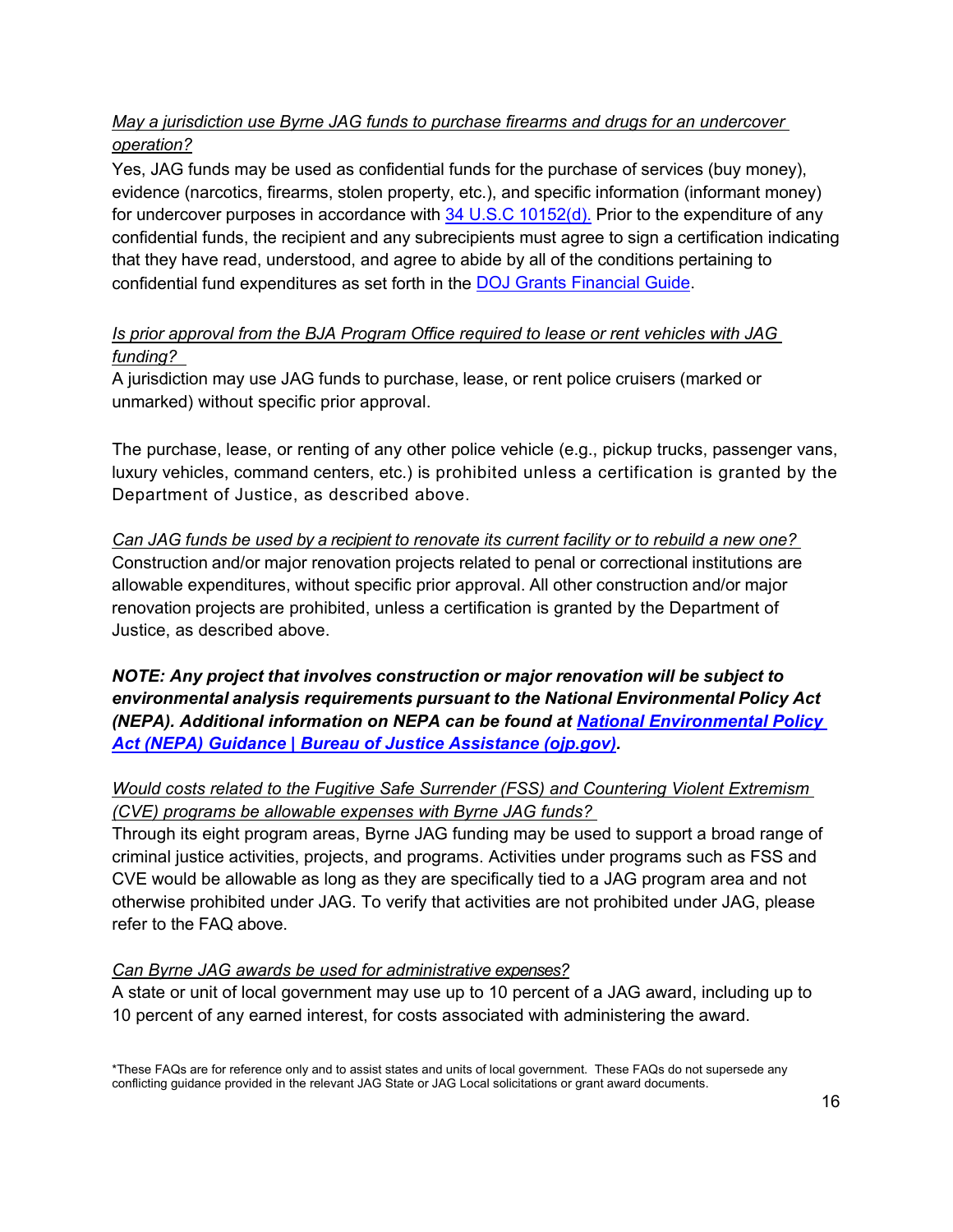Administrative costs (when utilized) must be tracked separately; a recipient must report in separate Federal Financial Reports (SF-425) those expenditures that specifically relate to each particular JAG award during any particular reporting period.

### *Can indirect costs be charged to an award? Are these costs related to administrative expenses capped at 10 percent?*

Up to 10 percent of a JAG award, including up to 10 percent of any earned interest, may be used for costs associated with administering the award. The 10 percent statutory cap on administrative costs also includes indirect costs. For additional information on indirect costs, please see the [DOJ Grants Financial Guide.](https://www.ojp.gov/funding/financialguidedoj/overview)

## *What are the rules pertaining to tracking and expending funds, including administrative funds, across active JAG awards?*

Both the recipient and all subrecipients of JAG funds are prohibited from commingling funds on a program-by-program or project-by-project basis. For this purpose, use of the administrative JAG funds to perform work across all active awards in any one year is not considered commingling.

### <span id="page-19-0"></span>*If an agency proposes to use JAG funding to enter into a sole source contract greater than \$250,000, what is the process?*

If a proposed procurement contract would exceed the simplified acquisition threshold currently \$250,000 — a recipient of an OJP award may not proceed without competition, unless and until the recipient receives specific advance authorization from OJP to use a noncompetitive approach for the procurement. For more information, please see the OJP Sole Source Procurement Fact Sheet and Checklist at: [Sole Source Justification Fact Sheet](https://www.ojp.gov/sites/g/files/xyckuh241/files/media/document/Sole-Source-FactSheet-C.pdf)  [\(ojp.gov\).](https://www.ojp.gov/sites/g/files/xyckuh241/files/media/document/Sole-Source-FactSheet-C.pdf)

An applicant that intends — without competition — to enter into a procurement contract post award that would exceed \$250,000 should include a detailed justification that explains to OJP why, in the particular circumstances, it is appropriate to proceed without competition. The justification must be included as part of a sole source Grant Award Modification (GAM) in the JustGrants System. Various considerations that may be pertinent to the justification are outlined in the [DOJ Grants Financial Guide.](https://www.ojp.gov/funding/financialguidedoj/overview)

### <span id="page-19-1"></span>*What is meant by supplanting funds? Does it apply to JAG funding?*

JAG funds may not be used to supplant state or local funds but must be used to increase the amounts of such funds that would, in the absence of federal funds, be made available for criminal justice activities. For additional information, see the [DOJ Grants Financial Guide.](https://www.ojp.gov/funding/financialguidedoj/overview)

Although supplanting is prohibited, the leveraging of federal funding is encouraged.

<sup>\*</sup>These FAQs are for reference only and to assist states and units of local government. These FAQs do not supersede any conflicting guidance provided in the relevant JAG State or JAG Local solicitations or grant award documents.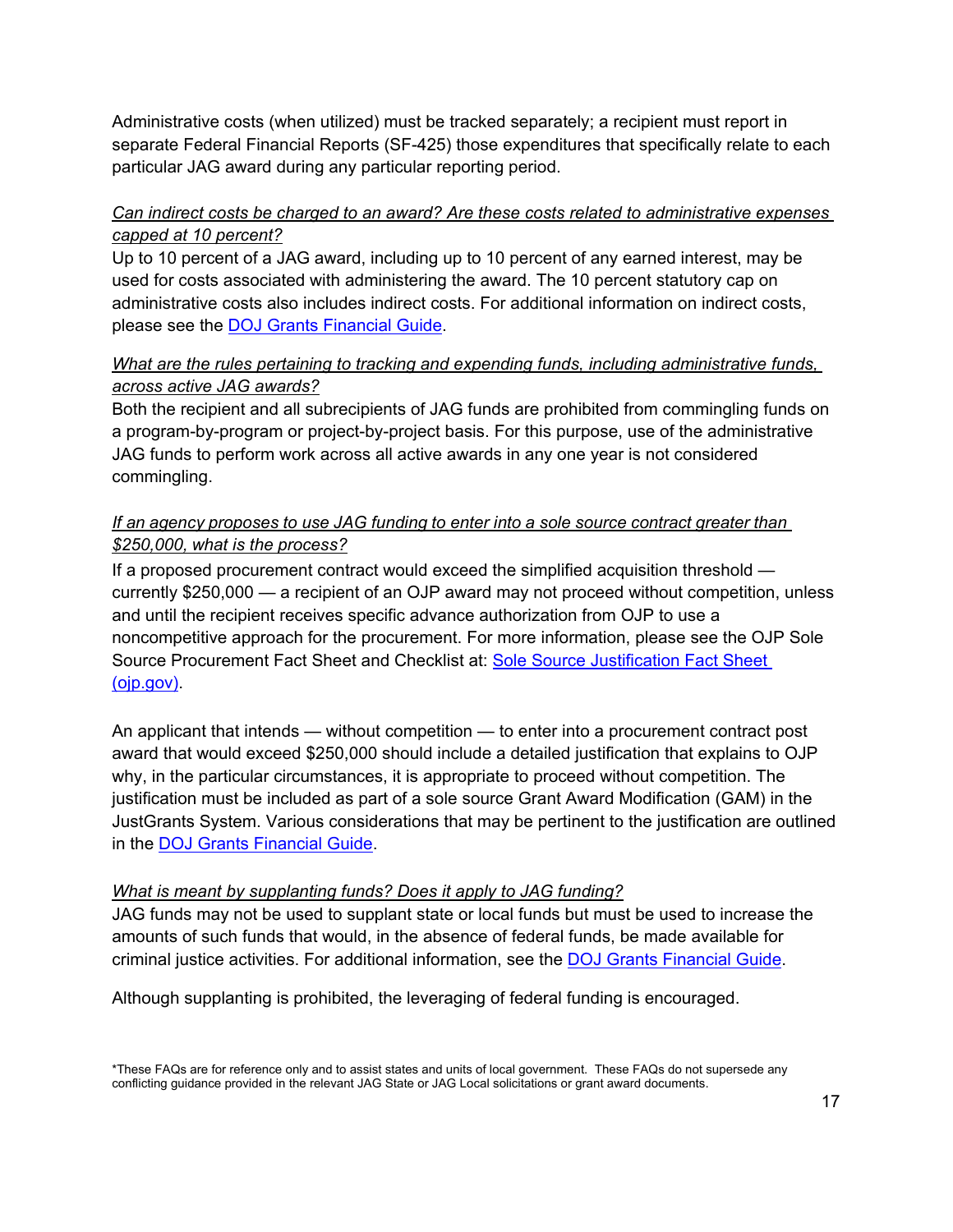*Can multiple federal grant awards be used to supplement, not duplicate, the same project?* Each applicant is required to disclose whether it has (or is proposed as a subrecipient under) any pending applications for federally funded grants or cooperative agreements that (1) include requests for funding to support the same project being proposed in the application under this solicitation and (2) would cover identical cost items outlined in the budget submitted to OJP as part of the application under this solicitation. The applicant is required to disclose applications made directly to federal awarding agencies and also applications for subawards of federal funds (e.g., applications to state agencies that will subaward ("subgrant") federal funds).

Leveraging multiple funding sources in a complementary manner to implement comprehensive programs or projects is encouraged and is not seen as inappropriate duplication.

#### *Is it permissible to use Byrne JAG funds in conjunction with Patrick Leahy Bulletproof Vest Partnership (BVP) Program funds to satisfy the BVP 50 percent match requirement?*

States and units of local government should note that JAG funds may not be used as any part of the 50 percent match required by the BVP Program. Absent specific federal statutory authority to do so, JAG award funds may not be used as "match" for the purposes of other federal awards. The JAG Program does not require a match.

For additional cost sharing and match information, see the [DOJ Grants Financial Guide.](https://www.ojp.gov/funding/financialguidedoj/overview)

## <span id="page-20-0"></span>*Is it permissible for a recipient to use JAG funds to purchase body armor?*

Yes; however, if a JAG grantee uses grant funds to purchase armored vests, that grantee cannot also receive funding under the Patrick Leahy Bulletproof Vest Partnership (BVP) Program in the same fiscal year. Pursuant to the BVP Program [statute,](https://www.congress.gov/105/plaws/publ181/PLAW-105publ181.pdf) at the use of JAG funding by a unit of local government may impact its eligibility for funding under the BVP Program. If a unit of local government uses JAG funds to purchase armor vests, that unit of local government cannot also receive funding under the BVP Program in the same fiscal year.

The BVP Program is designed to provide critical resources to local law enforcement through the purchase of ballistic-resistant and stab-resistant body armor. For more information on the BVP Program, including eligibility and application, refer to the [BVP web page.](https://bja.ojp.gov/program/patrick-leahy-bulletproof-vest-partnership-bvp-program/overview?Program_ID=82)

## *Are jurisdictions required to have a mandatory wear policy in place to purchase body armor vest carriers and/or vest armor plates?*

As is the case with Patrick Leahy Bulletproof Vest Partnership (BVP) Program, jurisdictions that propose to purchase body armor with JAG funds must certify that law enforcement agencies receiving body armor have a written "mandatory wear" policy in effect. This policy must be in place for at least all uniformed officers before any current year awards can be used by the jurisdiction for body armor. There are no requirements regarding the nature of the policy other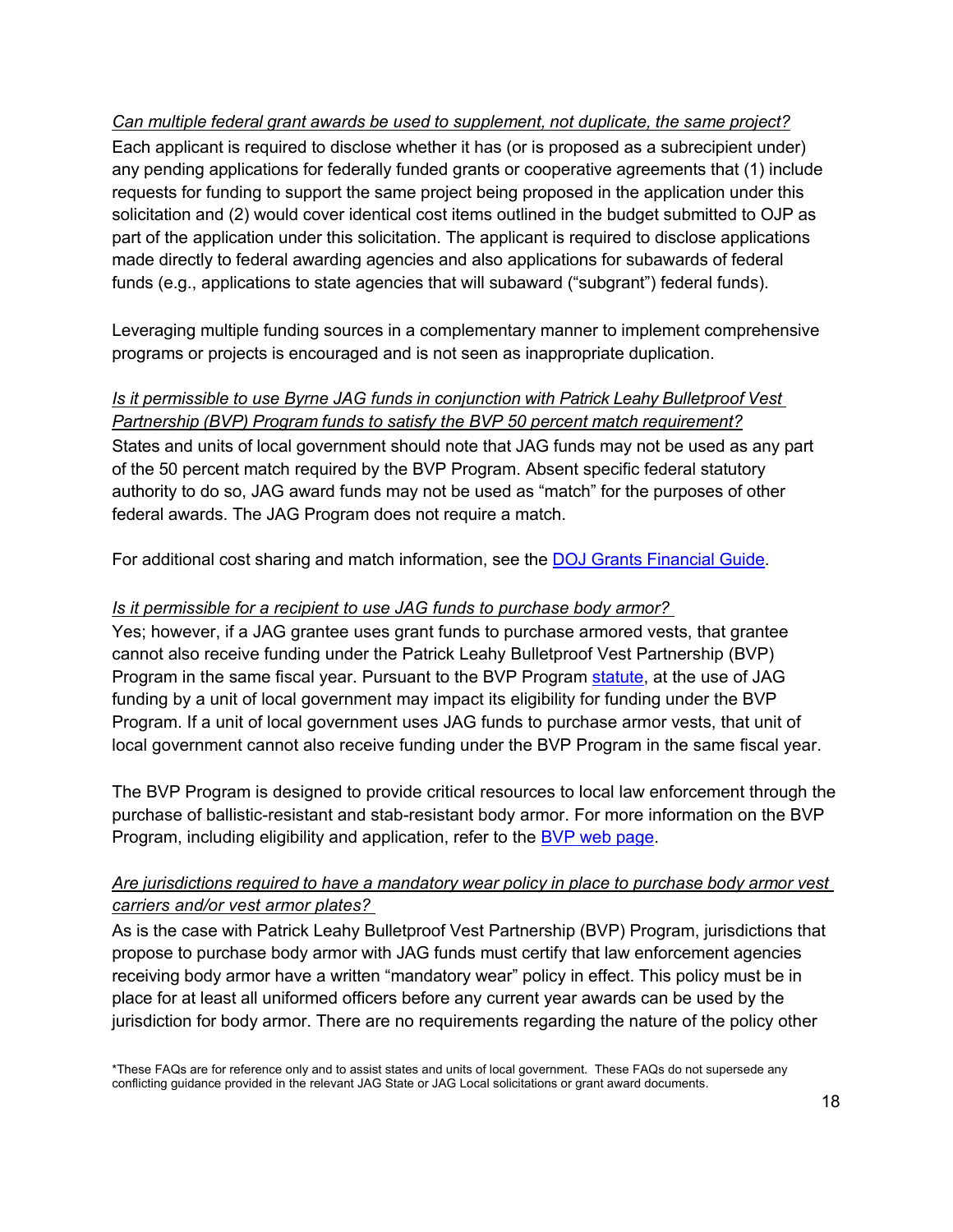than it specify when mandatory wear is required for uniformed officers on duty. Additional guidance regarding the mandatory wear requirement can be found in the **BVP FAQs**.

A mandatory wear concept-and-issues paper and a model policy are available by contacting the BVP Customer Support Center at [vests@usdoj.gov o](mailto:vests@usdoj.gov)r toll free at 1–877–758–3787.

This policy can be signed by the grantee's authorized representative or a person officially delegated/authorized to sign on their behalf.

### *Where can a copy of the certification related to body armor mandatory wear requirements be found?*

The certification form for mandatory wear can be found at: [Justice Assistance Grant \(JAG\)](https://bja.ojp.gov/sites/g/files/xyckuh186/files/media/document/BodyArmorMandatoryWearCert.pdf)  Program - [Body Armor Mandatory Wear Policy Certification \(ojp.gov\).](https://bja.ojp.gov/sites/g/files/xyckuh186/files/media/document/BodyArmorMandatoryWearCert.pdf)

If the recipient proposes to change project activities to utilize JAG funds to purchase body armor after the award is accepted, the recipient must submit the signed certification to BJA at that time.

## *Is there any particular body armor that a jurisdiction must purchase to meet the JAG requirements?*

Body armor purchased with JAG funds may be purchased at any threat level, make, or model from any distributor or manufacturer, as long as the following requirements are met:

- The body armor must have been tested and found to comply with the latest applicable National Institute of Justice (NIJ) ballistic or stab standards.
- The body armor purchased must be made in the United States.
- The body armor purchased with JAG funds must be "uniquely fitted vests," which means protective (ballistic or stab-resistant) armor vests that conform to the individual wearer to provide the best possible fit and coverage, through a combination of (1) correctly sized panels and carrier, determined through appropriate measurement, and (2) properly adjusted straps, harnesses, fasteners, flaps, or other adjustable features. The requirement that body armor be "uniquely fitted" does not necessarily require body armor that is individually manufactured based on the measurements of an individual wearer. In support of OJP's efforts to improve officer safety, the American Society for Testing and Materials (ASTM) International has made available the *Standard Practice for Body Armor Wearer Measurement and Fitting of*  Armor [\(Active Standard ASTM E3003\)](https://www.astm.org/NIJ/bodyArmorFit) available at no cost. The Personal Armor Fit [Assessment checklist](https://www.ojp.gov/pdffiles1/nij/nlectc/250267.pdf) is excerpted from ASTM E3003.

### *Does OJP support a policy on denying federal benefits to an officer or to an officer's*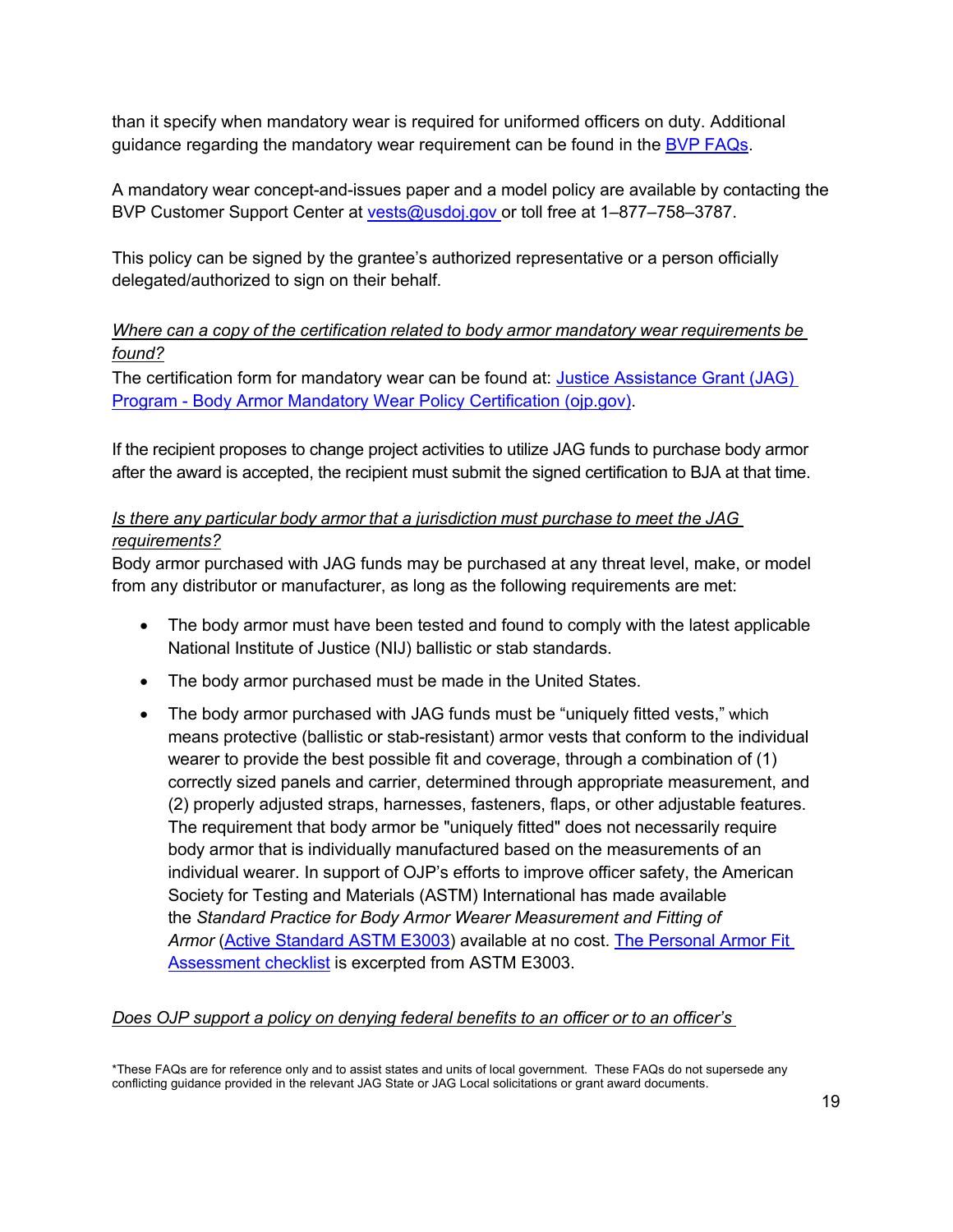## *survivors if the officer is injured and/or killed in the line of duty and was NOT wearing a vest as required by a jurisdiction's policy?*

No blanket policy or automatic disqualification shall be implemented regarding OJP's requirement for policy on the use of body armor and its effects on federal death, disability, or educational benefits through the Public Safety Officers' [Benefits Program \(PSOB\).](https://psob.bja.ojp.gov/)

### *May a recipient use JAG funds to purchase body armor for firefighters or emergency medical service (EMS) personnel?*

Yes, JAG funds can be used for these purchases if a criminal justice purpose is present and documented.

## <span id="page-22-0"></span>*Are the purchases of body-worn cameras, data storage, and other related costs allowable expenses under the JAG Program?*

Yes, as long as the items would comply with any of the eight program areas under JAG. Note that apart from the JAG Program, BJA provides funds under the Body-Worn Camera Policy and Implementation Program (BWC Program). Interested units of local government may wish to refer to th[e Body-Worn Cameras \(BWCs\) | Overview](https://bja.ojp.gov/program/body-worn-cameras-bwcs/overview?Program_ID=115) | Bureau of Justice Assistance (ojp.gov) for more information. A jurisdiction that proposes to use JAG award funds to purchase BWC equipment or to implement or enhance BWC programs must provide to OJP a certification(s) that each jurisdiction's law enforcement agency receiving the equipment or implementing the program has policies and procedures in place related to BWC equipment usage, data storage and access, privacy considerations, and training. The certification form related to BWC policies and procedures can be found at: [JAG Program - Body-Worn Camera \(BWC\) Policy Certification](https://bja.ojp.gov/sites/g/files/xyckuh186/files/media/document/fy-21-jag-body-worn-camera-policy-cert.pdf).

## **This policy can be signed by the grantee's authorized representative or a person officially delegated/authorized to sign on their behalf.**

## **JAG funds may not be used as any part of the 50 percent match required by the BWC Program.**

For additional cost sharing and match information, see the [DOJ Grants Financial Guide.](https://www.ojp.gov/funding/financialguidedoj/overview)

### *Are there any requirements for using JAG funds to purchase body-worn cameras (BWCs) that must be satisfied?*

A jurisdiction that proposes to use the current year's funding award to purchase BWC equipment, or to implement or enhance BWC programs, must provide to OJP a certification(s) that the recipient (or, if applicable, that any subrecipient that will receive funds from the recipient for BWC purposes) has policies and procedures in place related to BWC equipment usage, data

<sup>\*</sup>These FAQs are for reference only and to assist states and units of local government. These FAQs do not supersede any conflicting guidance provided in the relevant JAG State or JAG Local solicitations or grant award documents.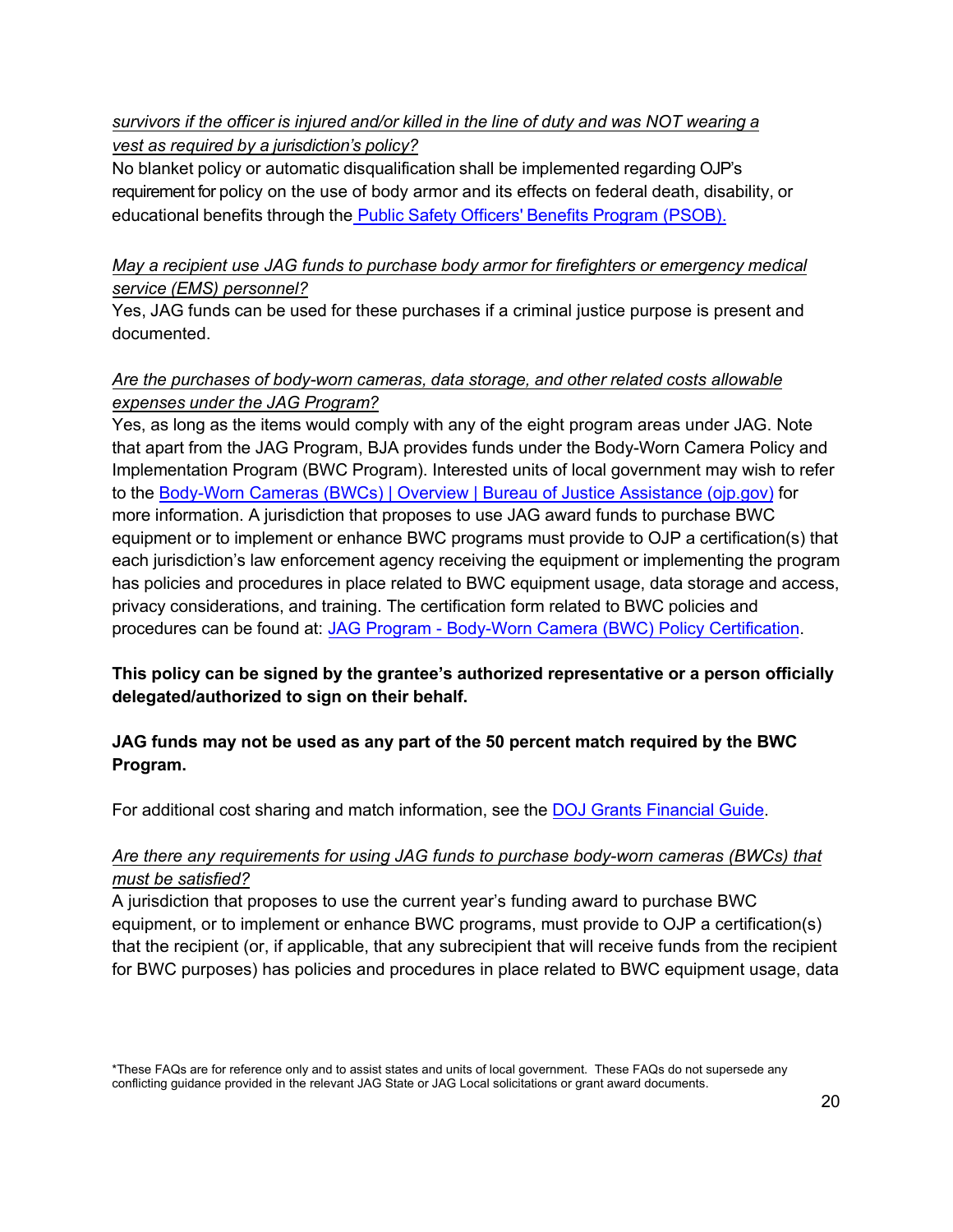storage and access, privacy considerations, and training. A recipient that proposes to use JAG funds for BWC-related expenses will have funds withheld until the required certification is submitted and approved by OJP. **The BJA [BWC Toolkit](https://bja.ojp.gov/program/bwc#gcov4e) provides model BWC policies and best practices to assist departments in implementing BWC programs.**

### <span id="page-23-0"></span>*Is the purchase of overdose reversal drugs, or the use of JAG funds to support medicationassisted treatment for addiction, permissible under JAG?*

Medication-assisted treatments, as the purchase of overdose reversal drugs (e.g. naloxone), which are approved by the Food and Drug Administration, may be purchased with JAG funds. However, as always, any JAG Program expenditure must fall under at least one of the statutory JAG Program areas and have a clear criminal justice nexus. For more information about law enforcement use of these types of drugs, please refer to the Naloxone Toolkit available at: [Naloxone Background | Working with BJA NTTAC \(ojp.gov\).](https://bjatta.bja.ojp.gov/tools/naloxone/Naloxone-Background)

## <span id="page-23-1"></span>*Can JAG funds be used for membership dues?*

Yes, so long as the organizational membership is reasonably related to an allowable JAG programmatic purpose. Any use of JAG funds to support lobbying, however, is unallowable. JAG funds may be used only to pay for the nonlobbying-related portion of the membership fees.

## <span id="page-23-2"></span>*Is the purchase of GPS trackers where there is a significant vulnerable population a permissible use of JAG funds?*

Yes, so long as the purchase is reasonably related to an allowable JAG programmatic purpose. Refer here for more information: [TrackingDeviceFunding.pdf \(ojp.gov\).](https://bja.ojp.gov/sites/g/files/xyckuh186/files/media/document/TrackingDeviceFunding.pdf)

## <span id="page-23-3"></span>*Would the costs for indigent defense under the Prosecution and Court Programs be considered allowable expenses under the JAG Program?*

Yes, grantees may utilize JAG funds for a wide range of state, local, and/or tribal prosecution and court programs, including indigent defense.

### <span id="page-23-4"></span>*Are there any restrictions on the use of JAG funds for DNA testing?*

If JAG Program funds will be used for DNA testing of evidentiary materials, any resulting **eligible**  DNA profiles must be uploaded to the Combined DNA Index System (CODIS, the national DNA database operated by the Federal Bureau of Investigation) by a government DNA lab with access to CODIS. No profiles generated with JAG funding may be entered into any other nongovernmental DNA database without prior express written approval from BJA (exceptions include forensic genealogy).

In addition, funds may not be used for the purchase of DNA equipment and supplies when the resulting DNA profiles from such technology are not acceptable for entry into CODIS.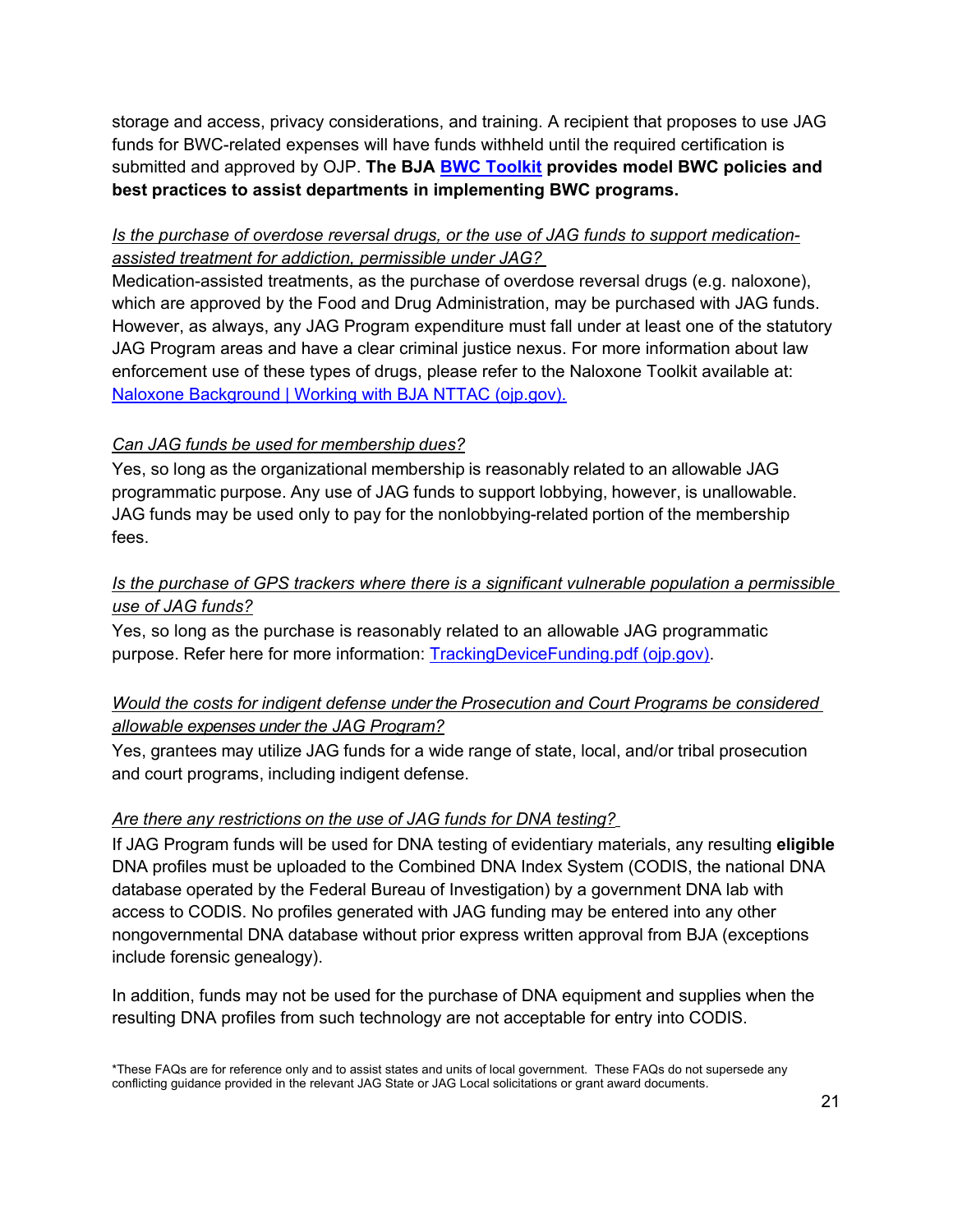Award recipients utilizing funds for forensic genealogy testing must adhere to the United States Department of Justice Interim Policy Forensic Genealogical DNA Analysis and Searching available at: [United States Department of Justice Interim Policy: Forensic Genetic Genealogical](https://www.justice.gov/olp/page/file/1204386/download)  [DNA Analysis and Searching.](https://www.justice.gov/olp/page/file/1204386/download)

Finally, in accordance with Section IX, grantees utilizing funds for this purpose must collect and report the following metrics to BJA:

- (1) The type of crime investigated
- (2) Whether forensic genetic genealogical DNA analysis (FGG)/forensic genetic genealogical DNA analysis and searching (FGGS) was conducted on a forensic sample or a reference sample
- (3) The type of forensic sample subjected to FGG and a description of the total amount, condition, and concentration of that sample (e.g., single source, mixed profile, degradation status, etc.)
- (4) Whether FGG analysis resulted in a searchable profile
- (5) The identity of the vendor laboratory used to conduct FGG and the genetic genealogy service(s) used to search the FGG profile
- (6) Whether the investigation resulted in an arrest that was based, in part, on the use of FGGS
- (7) The total amount of federal funding used to conduct FGG/FGGS in each case

#### <span id="page-24-0"></span>*Can JAG funds be used to purchase Rapid DNA instruments?*

JAG funds may be used to support Rapid DNA projects that meet the requirements for participation in Rapid DNA, including those involving the purchase of Rapid DNA instruments that have been approved for use by the FBI for use in the booking environment (see *[National Rapid DNA Booking](https://www.fbi.gov/file-repository/national-rapid-dna-booking-operational-procedures-manual-eff-090120.pdf/view)  [Operational Procedures Manual\)](https://www.fbi.gov/file-repository/national-rapid-dna-booking-operational-procedures-manual-eff-090120.pdf/view)*. Rapid DNA Instruments, or Rapid DNA Analysis, is a term used to describe the fully automated (hands free) process of developing a DNA profile from a reference sample mouth swab in 1-2 hours without the need of a DNA laboratory and without any human intervention. The overall goal of the Rapid DNA initiative is to immediately enroll qualifying arrestees in CODIS and search unsolved crimes of special concern in near real time during the [booking process.](https://www.fbi.gov/file-repository/codis-rapid-dna-infographic-2019.pdf/view)

Below is an abbreviated list of prerequisites for federal, state, and local booking agencies to participate in Rapid DNA:

> • The state must have implemented an arrestee DNA collection law that authorizes DNA sample collection from a person arrested for a specified offense at the time of arrest and for which there are no additional requirements (i.e., determination of

<sup>\*</sup>These FAQs are for reference only and to assist states and units of local government. These FAQs do not supersede any conflicting guidance provided in the relevant JAG State or JAG Local solicitations or grant award documents.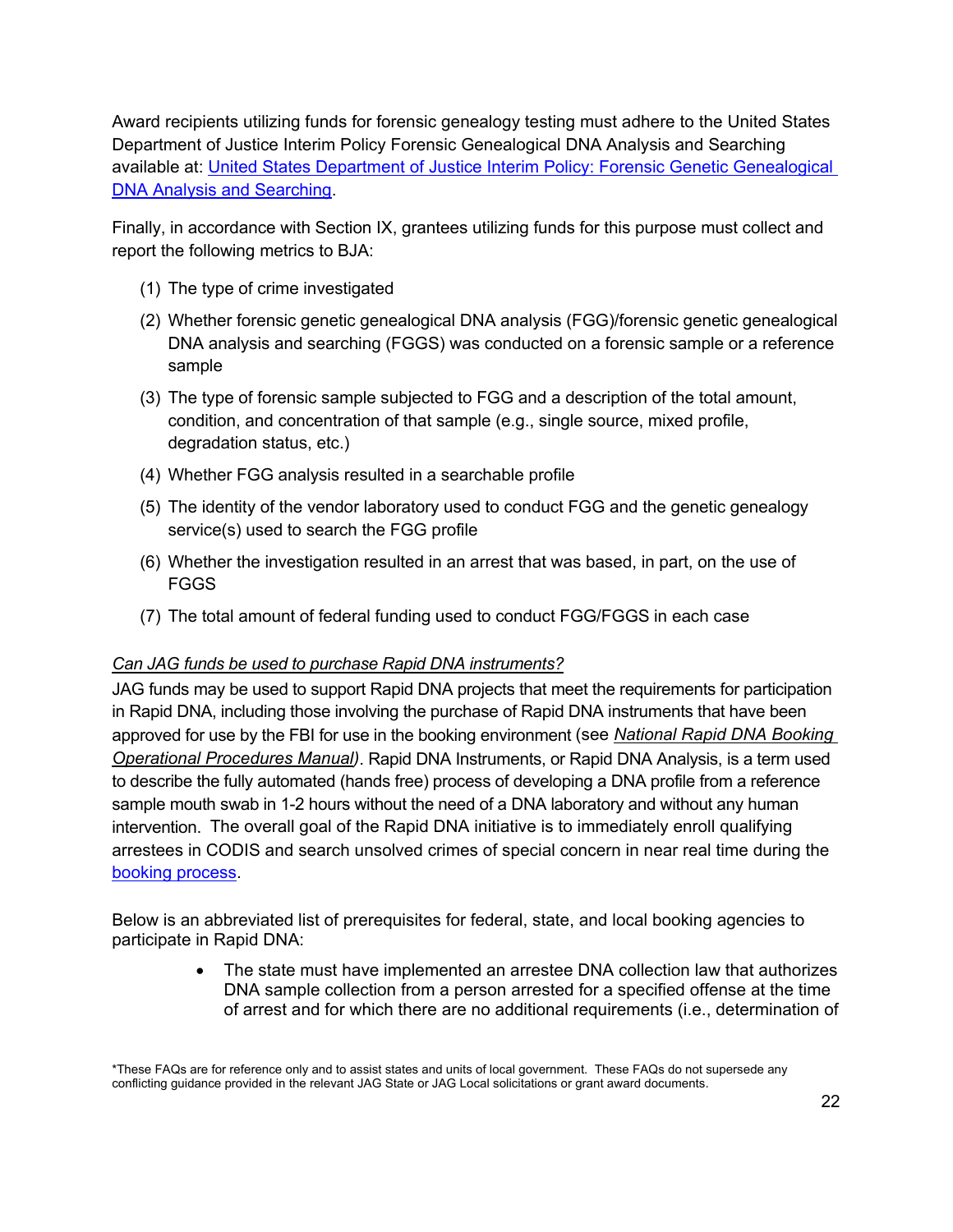probable cause) for the analysis of that arrestee DNA sample. Federal booking agencies already meet this prerequisite.

- Electronic Fingerprint (Live Scan) integration during the booking process for obtaining State Identification Numbers (SID) (UCN for federal booking agencies) from the State Identification Bureau (FBI for federal) in near real time.
- The booking agency must have network connectivity with the State Identification Bureau (SIB)/CJIS Systems Agency (CSA).
- The booking agency and/or state must technically integrate Rapid DNA within their automated fingerprint process in a way that must ensure only qualifying arrestees are processed.

It will be critical for booking agencies to work with their state CODIS agency to ensure all requirements are met for participation in Rapid DNA (see *[National Rapid DNA Booking](https://www.fbi.gov/file-repository/national-rapid-dna-booking-operational-procedures-manual-eff-090120.pdf/view)  [Operational Procedures Manual\)](https://www.fbi.gov/file-repository/national-rapid-dna-booking-operational-procedures-manual-eff-090120.pdf/view)*. BJA encourages those states with arrestee DNA collection laws that meet the prerequisites above to consider using JAG funds to implement Rapid DNA technology (or the defined prerequisites above, such as Live Scan integration) in booking stations within their states.

### *Is there a cap on the amount of overtime pay for law enforcement officers?*

No; however, federal regulations do require that personnel compensation always be reasonable in light of the services rendered.

## <span id="page-25-0"></span>*Can JAG funds be used to support projects related to combatting contraband cell phones in prisons and jails?*

JAG funds can be used to support projects related to preventing, detecting, seizing, and/or stopping the presence and use of contraband cellphones by detainees and inmates. This includes the purchasing of managed access systems and other mitigation technologies (as permitted by applicable law).

## <span id="page-25-1"></span>*Can JAG funds be used to purchase canines, including those used for drug detection?*

JAG funds may be used to purchase canines to be utilized for any criminal justice purpose, including drug detection. Additionally, JAG funds may be used to support any project involving canines that includes a criminal justice nexus.

# **Disparate Information**

## <span id="page-25-2"></span>*What does it mean when two or more units of local government are listed under the column "Joint Application (Disparate) Award Amount" in the JAG allocation tables?*

In some cases, as defined by the legislation, a disparity may exist between the funding eligibility of a county and its associated municipalities. Three different types of disparities may exist:

• The first type is a zero-county disparity. This situation exists when one or more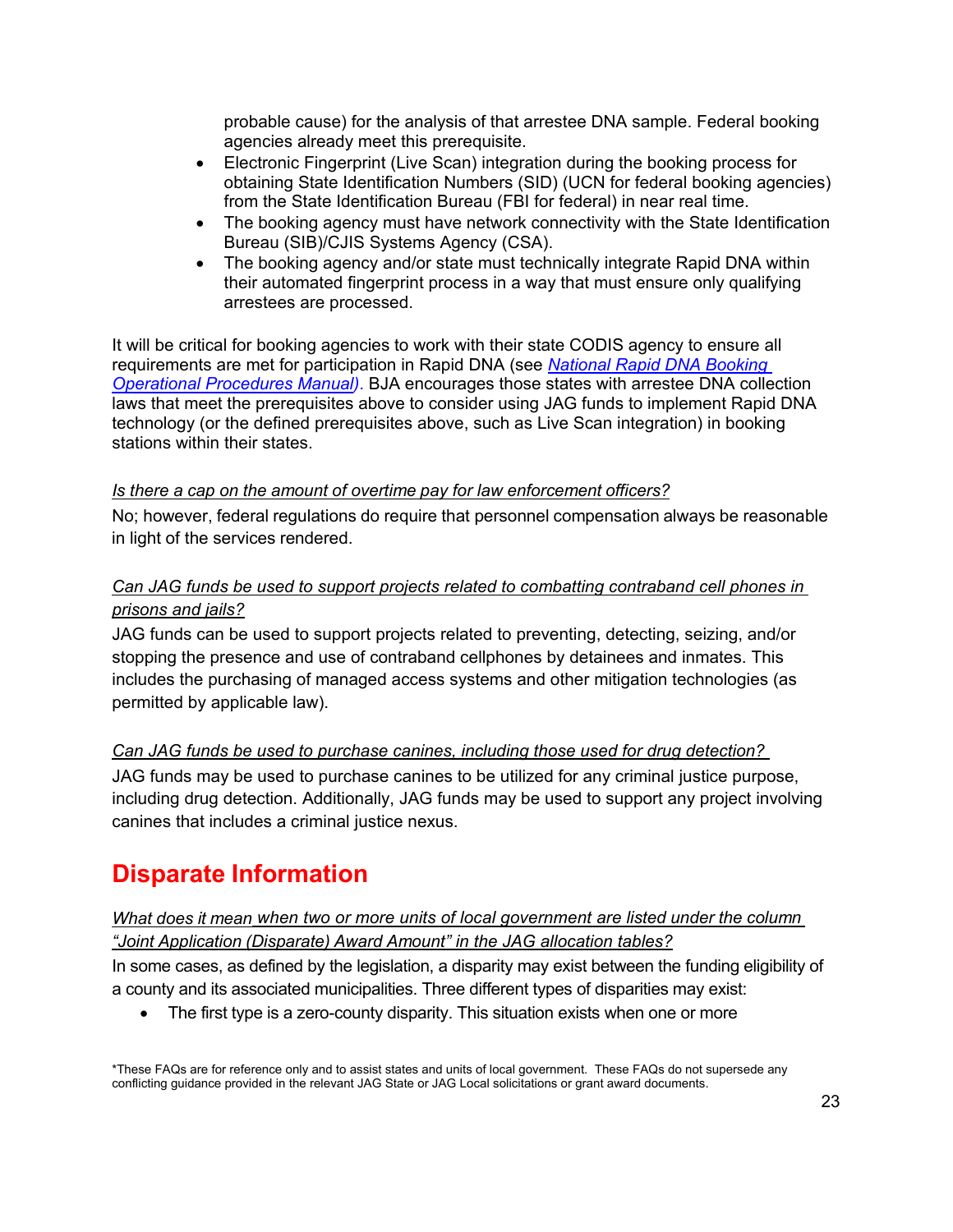municipalities within a county are eligible for a direct award, but the county is not; yet, the county is responsible for providing criminal justice services (such as prosecution and incarceration) for the municipality. In this case, the county is entitled to part of the municipality's award because it shares the cost of criminal justice operations, although it may not report crime data to the FBI. This is the most common type of disparity.

- A second type of disparity exists when both a county and a municipality within that county qualify for a direct award, but the award amount for the municipality exceeds 150 percent of the county's award amount.
- The third type of disparity occurs when a county and multiple municipalities within that county are all eligible for direct awards, but the sum of the awards for the individual municipalities exceeds 400 percent of the county's award amount.

### *How should units of local government determine how to split the award in a disparate situation?*

Jurisdictions certified as disparate must identify a fiscal agent that will submit a joint application for the aggregate eligible allocation on behalf of all the disparate municipalities. The joint application must determine and specify the award distribution to each unit of local government and the purposes for which the funds will be used.

## <span id="page-26-0"></span>*How is it determined which unit of local government will be the fiscal agent responsible for applying for the disparate funds?*

When beginning the JAG application process, a Memorandum of Understanding (MOU) that identifies which jurisdiction will serve as the applicant or fiscal agent for joint funds must be completed and signed by the "Authorized Representative" for each participating jurisdiction. The signed MOU should be attached to the application. For a sample MOU, go to: [JAG](https://bja.ojp.gov/sites/g/files/xyckuh186/files/media/document/JAGMOU.pdf)  [SAMPLE MOU.](https://bja.ojp.gov/sites/g/files/xyckuh186/files/media/document/JAGMOU.pdf)

## <span id="page-26-1"></span>*When there is a group of disparate jurisdictions applying for a JAG award, do the "Certifications and Assurances by Chief Executive of Applicant" apply to each disparate jurisdiction or just the fiscal agent?*

The "Certifications and Assurances by the Chief Executive of the Applicant Government" must be submitted by the applicant/fiscal agent to OJP*.* The subrecipients in the disparate group are not required to submit such a certification by their chief executive, although each unit of local government must abide by state/local policies and procedures regarding governing body review and public comment opportunity.

## <span id="page-26-2"></span>*Does the disclosure of duplication in cost items (formerly the disclosure of pending applications) applications requirement apply to each disparate jurisdiction or just the unit of local government that is the fiscal agent?*

For disparate jurisdictions, the disclosure of duplication in cost items should cover all projects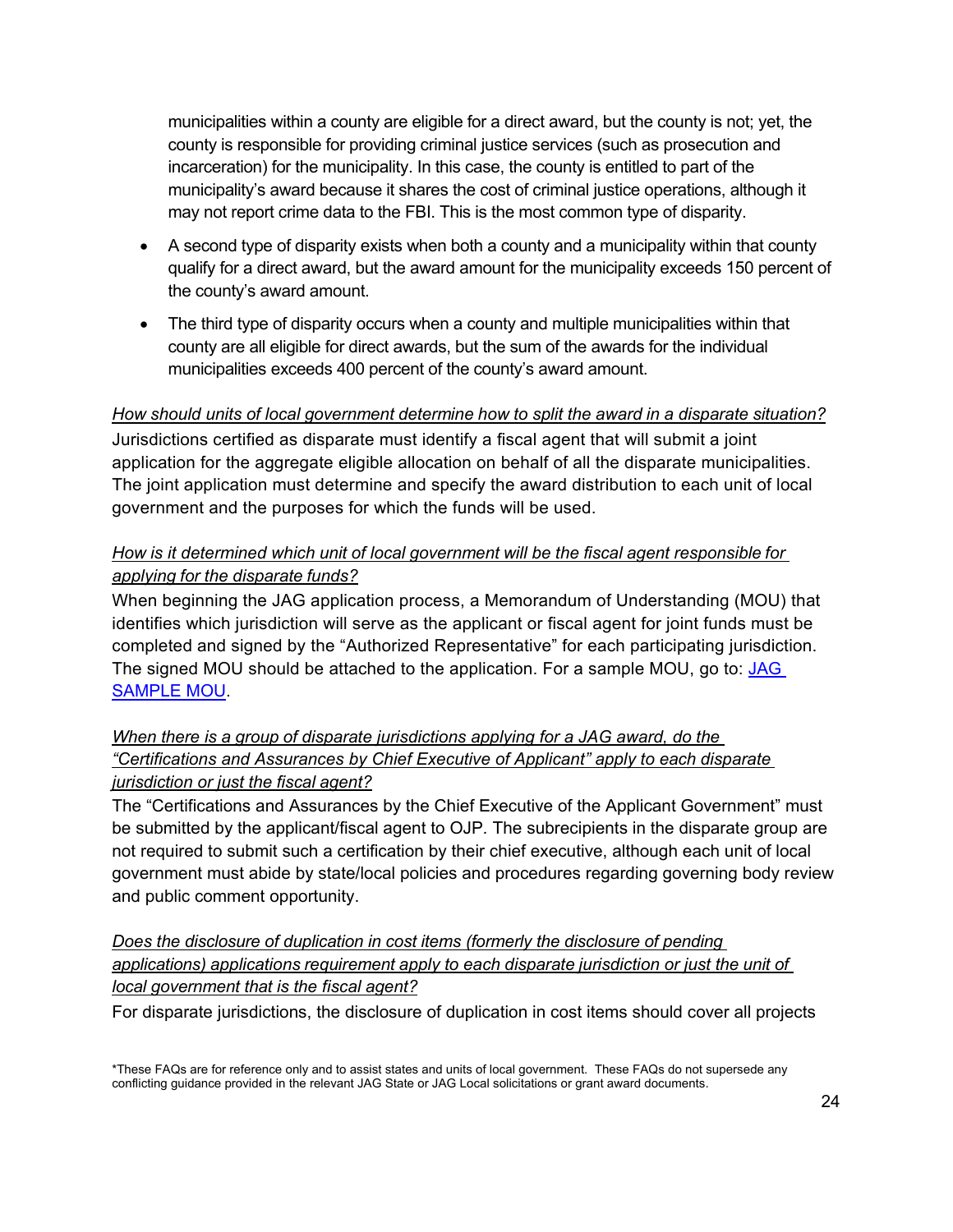and activities proposed to be funded under the award, whether by the applicant/fiscal agent or by other jurisdictions. The disclosure could take the form of a single compiled attachment or separate attachments from the disparate jurisdictions. If there are multiple agencies in the disparate group and none have any identical items to disclose, the standard language can be included in the MOU. This information can also be submitted separately from the MOU, but must be part of the JAG application.

If all disclosures are not attached to your application, BJA will add a special condition to the award that will withhold grant funds until this requirement has been met, BJA has completed its review of the information submitted, and the recipient has made any adjustments necessary to eliminate inappropriate duplication.

# **Reporting and Special Condition Requirements**

### <span id="page-27-0"></span>*What are the specific reporting requirements once a JAG grant is awarded?*

State and Local recipients under the JAG Program are required to submit the following reports and data:

- Quarterly Federal Financial Reports (and one final Federal Financial Report after all funds have been obligated and expended) through OJP's [JustGrants System;](https://justicegrants.usdoj.gov/)
- Quarterly performance measurement reports (once all funds have been obligated and expended, that report may be marked final) through the [BJA Performance Measurement](https://bjapmt.ojp.gov/help/jagdocs.html)  [Tool](https://bjapmt.ojp.gov/help/jagdocs.html) *(Note that if a law enforcement agency receives JAG funds from a state, the state must submit quarterly accountability metrics data related to training that officers have received on use of force, racial and ethnic bias, de-escalation of conflict, and constructive engagement with the public).*
- Semi-annual progress reports (once all funds have been obligated and expended, that report may be marked final) through OJP's [JustGrants System](https://justicegrants.usdoj.gov/) for all JAG recipients **except for FY 2020 and forward Category 1 Local JAG awards less than \$25,000**.
- **For FY 2020 and forward Category 1 Local JAG awards Only** An annual progress report and final progress report through OJP's JustGrants. If all project activity has concluded at the time the first annual progress report is submitted, that report may be marked final.
- If applicable, an annual audit report in accordance with the Part 200 Uniform Requirements or specific award conditions; and
- Awards that exceed \$500,000 will include an additional condition that, under specific circumstances, will require the recipient to report (to Federal Awardee Performance and

<sup>\*</sup>These FAQs are for reference only and to assist states and units of local government. These FAQs do not supersede any conflicting guidance provided in the relevant JAG State or JAG Local solicitations or grant award documents.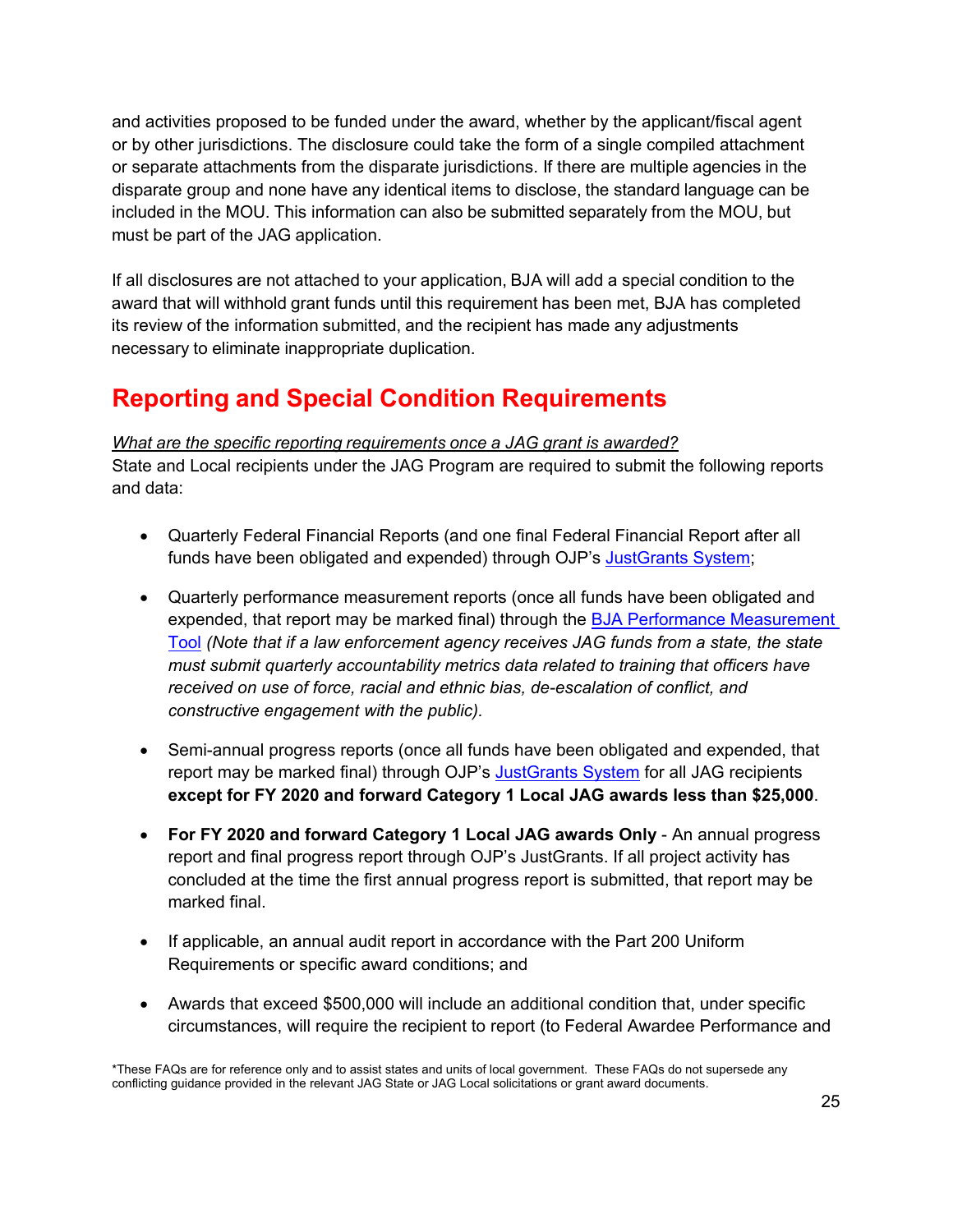Integrity Information System (FAPIIS) information on civil, criminal, and administrative proceedings connected with (or connected to the performance of) either the OJP award or any other grant, cooperative agreement, or procurement contract from the federal government. Additional information on this reporting requirement appears in the text of the award condition posted on the OJP website at: **Award Condition: Recipient Integrity** [and Performance Matters \(including Recipient Reporting to FAPIIS\) | Office of Justice](https://www.ojp.gov/funding/fapiis)  [Programs \(ojp.gov\).](https://www.ojp.gov/funding/fapiis)

#### **Please note that future awards and fund drawdowns may be withheld if reports are delinquent. (In appropriate cases, OJP may require additional reports.)**

<span id="page-28-0"></span>*Does BJA have additional information on the Task Force Training Special Condition?* When a task force is supported in whole or in part by BJA funding, each current member of a law enforcement task force funded with these funds who is a task force commander, agency executive, task force officer, or other task force member of equivalent rank is required to complete the online (internet-based) task force training. This training must be completed within 120 days of award acceptance. Additionally, all future task force members are required to complete this training once during the life of this award or once every 4 years if multiple awards include this requirement. The training is provided free of charge online through BJA's Center for Task Force Integrity and Leadership [\(Center for Task Force Training Online Training Portal](https://www.centf.org/CTFLI/)  [\(centf.org\)\)](https://www.centf.org/CTFLI/). This training addresses task force effectiveness as well as other key issues, including privacy and civil liberties/rights, task force performance measurement, personnel selection, and task force oversight and accountability. When BJA funding supports a task force, a task force personnel roster should be compiled and maintained, along with course completion certificates, by the grant recipient. This information may be requested by BJA post award to ensure compliance. Additional information is available regarding this required training and access methods via BJA's website and the Center for Task Force Integrity and Leadership [\(Center for Task Force Training Online Training Portal \(centf.org\)\)](https://www.centf.org/CTFLI/).

### <span id="page-28-1"></span>*What is the Federal Funding Accountability and Transparency Act (FFATA) of 2006 and how does it affect JAG recipients?*

Consistent with FFATA, all direct award recipients will be required to report award information on any first-tier subawards totaling \$25,000 or more, and, in certain circumstances, to report information on the names and total compensation of the five most highly compensated executives of the recipient and first-tier subrecipients. The details of recipient obligations, which derive from the Federal Funding Accountability and Transparency Act of 2006, are posted on the OJP website at: [Award Condition: Reporting Subawards and Executive Compensation](https://www.ojp.gov/funding/explore/ffata)  (Updated as of September 2016) [| Office of Justice Programs \(ojp.gov\).](https://www.ojp.gov/funding/explore/ffata)

<span id="page-28-2"></span><sup>\*</sup>These FAQs are for reference only and to assist states and units of local government. These FAQs do not supersede any conflicting guidance provided in the relevant JAG State or JAG Local solicitations or grant award documents.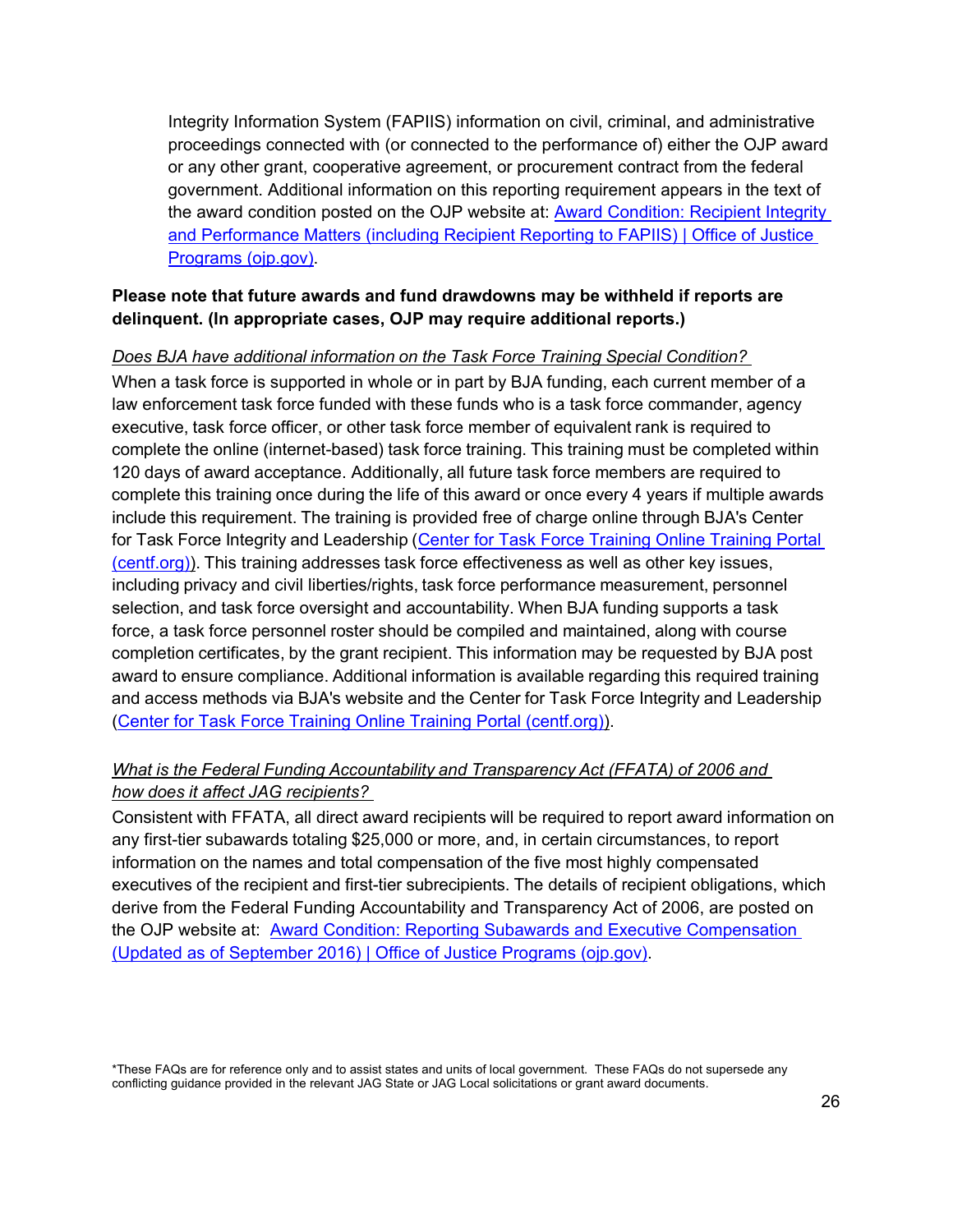### *What is the Death in Custody Reporting Act (DCRA) reporting requirement?*

BJA requires reporting from states pursuant to the Death in Custody Reporting Act. DCRA requires states and federal law enforcement agencies to report certain information to the Attorney General regarding the death of any person occurring during interactions with law enforcement officers or while in custody. All reporting for DCRA will be submitted via the BJA Performance Measurement Tool (PMT), located at: [BJA Performance Tools \(ojp.gov\).](https://bjapmt.ojp.gov/)

For each quarter in a fiscal year, states must either (1) identify all reportable deaths that occurred in their jurisdictions during the corresponding quarter and provide basic information about the circumstances of the death or (2) affirm that no reportable death occurred in the state during the reporting period. A state must complete the required questions related to deaths in custody in the PMT and submit it by the reporting deadline. The reporting deadline to submit the quarterly summary is the last day of the month following the close of the quarter. For each quarter, BJA will send two reminders prior to the reporting deadline.

For each reportable death, a state must enter into the PMT:

- The decedent's name, date of birth, gender, race, and ethnicity
- The date, time, and location of the death
- The law enforcement or correctional agency involved
- Manner of death

States must answer all questions in the PMT before they can submit their quarterly reports. If the state does not have sufficient information to complete one of the questions, then the state may select the "unknown" answer, if available, and then identify when the information is anticipated to be obtained. **A state that fails to comply may,** *at the discretion of the Attorney General***, be subject to not more than a 10-percent reduction of the funds that would otherwise be allocated for that fiscal year to the state under the Byrne JAG Program. The Department will review the implementation of the penalty in future years.**

For additional information on DCRA reporting requirements, please reference the [BJA DCRA](https://bja.ojp.gov/sites/g/files/xyckuh186/files/media/document/DCRA-Factsheet.pdf)  [Factsheet](https://bja.ojp.gov/sites/g/files/xyckuh186/files/media/document/DCRA-Factsheet.pdf) and the supplementary [FAQ document](https://bja.ojp.gov/sites/g/files/xyckuh186/files/media/document/DCRA-FAQ_508.pdf) on BJA's Performance Measurement web page.

# **Award Administration**

### <span id="page-29-0"></span>*How will prospective recipients be notified when an award is made?*

OJP sends award notification by email through JustGrants to the individuals listed in the application as the point of contact and the authorizing official. The email notification includes detailed instructions on how to access and view the award documents, as well as steps to take in JustGrants to start the award acceptance process. JustGrants typically issues the notifications automatically at 9:00 p.m. eastern time on the award date.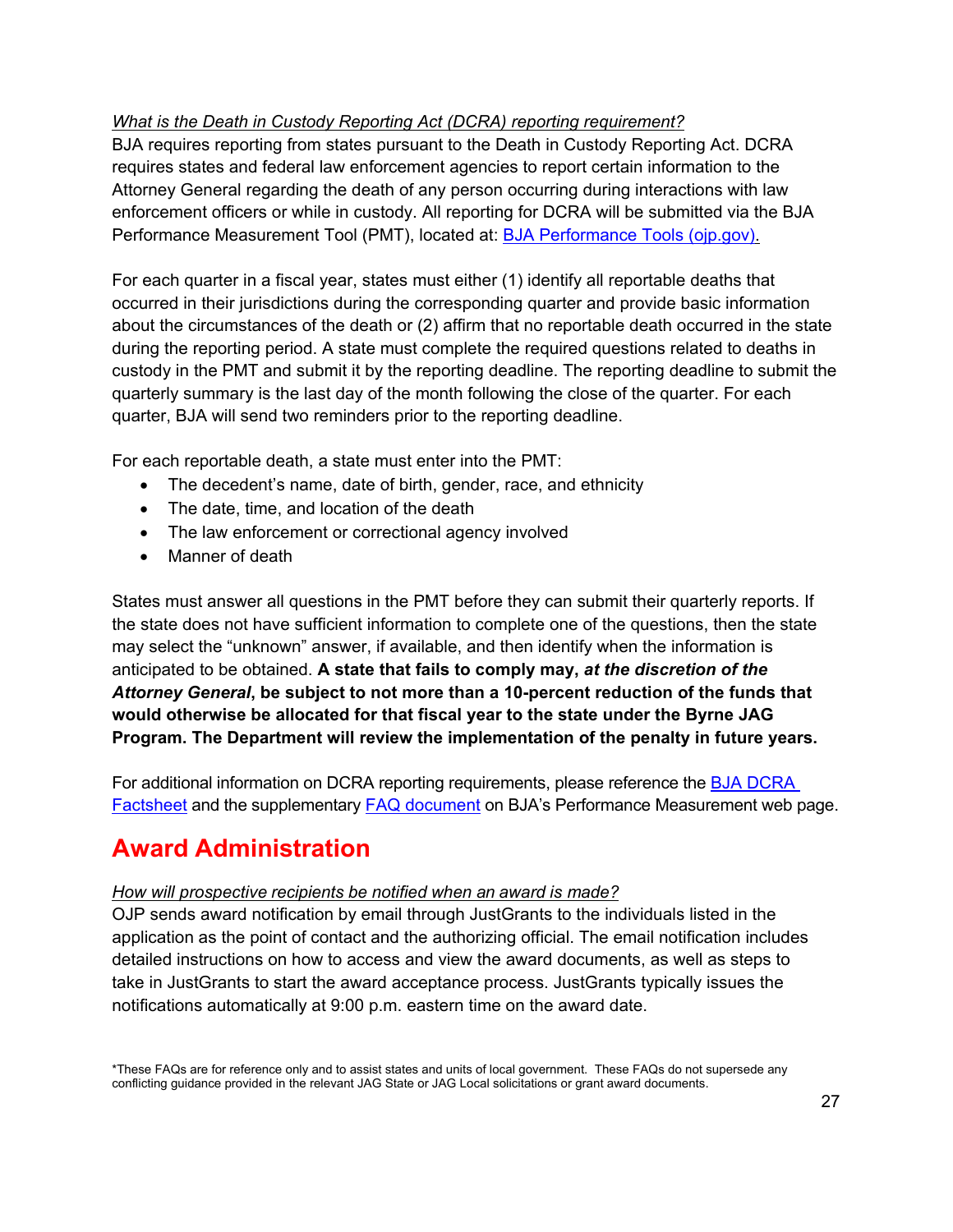#### <span id="page-30-0"></span>*What is the process for updating contact information related to my grant award?*

An applicant with a current, active award(s) must ensure that its JustGrants profile is current. If the profile is not current, the Entity Administrator should log into DIAMD and update the information on its JustGrants profile prior to applying under this solicitation. For more information please refer to the [DIAMD FAQs.](https://justicegrants.usdoj.gov/sites/g/files/xyckuh296/files/media/document/diamd-faqs.pdf)

#### <span id="page-30-1"></span>*Now that I received my JAG award acceptance notification email, are there any written post-award instructions related to award acceptance?*

Upon notification that an award is available to accept, grant recipients should refer to OJP's post-award instructions located at: [Grantee Acceptance Job Aid Reference Guide \(usdoj.gov\).](https://justicegrants.usdoj.gov/sites/g/files/xyckuh296/files/media/document/jarg-grantee-accept.pdf)

#### *What is the process for a recipient to decline a JAG award?*

The grantee should email a letter, on agency/organization letterhead, to their assigned grant manager listed in OJP's JustGrants System. This letter should be signed by the highest ranking official (governor, mayor, county council chair, etc.) and confirm that the state or unit of local government is choosing not to accept the award. Whenever possible, a reason should be provided as to why the state or unit of local government is declining funds. The grant manager will then take the necessary steps to formally close out the award in OJP's JustGrants.

#### <span id="page-30-2"></span>*What is the process for a recipient to receive JAG award payments?*

JAG award payments are processed through the Department of the [Treasury's Automated](https://fiscal.treasury.gov/asap/)  Standard Application [for Payments \(ASAP\)](https://fiscal.treasury.gov/asap/) Grantees should use the [ASAP Registration](https://justicegrants.usdoj.gov/sites/g/files/xyckuh296/files/media/document/ASAP_Registration_Checklist.pdf)  [Checklist \(usdoj.gov\)](https://justicegrants.usdoj.gov/sites/g/files/xyckuh296/files/media/document/ASAP_Registration_Checklist.pdf) to guide them through the steps they must take to complete their ASAP registration.

For more information on how to request funds using ASAP, please reference [this user](https://justicegrants.usdoj.gov/sites/g/files/xyckuh296/files/media/document/training-user-guide-asap.pdf)  [guide.](https://justicegrants.usdoj.gov/sites/g/files/xyckuh296/files/media/document/training-user-guide-asap.pdf) For **questions related to the use of the ASAP system**, please contact the OCFO Customer Service Center by email at [Ask.OCFO@usdoj.gov](mailto:Ask.OCFO@usdoj.gov) or by phone at 800–458–0786.

The Department of the Treasury organizes ASAP webinar trainings on a regular basis. Please refer to the [ASAP website](https://fiscal.treasury.gov/asap/) for more information on ASAP-related training and resources.

### <span id="page-30-3"></span>*Are JAG funds that are drawn down fully up front required to be deposited into a trust fund account?*

States (or State Administering Agencies) or units of local government may draw down JAG funds either in advance or on a reimbursement basis. To draw down in advance, a trust fund must be established in which to deposit the funds. The trust fund *must* be in an interestbearing account, unless one of the exceptions in 2 C.F.R. § 200.305.b.8 apply. If subrecipients draw down JAG funds in advance, they also must establish a trust fund in which to deposit funds. For additional information, see [2 C.F.R. § 200.305.](https://ecfr.io/Title-2/Section-200.305)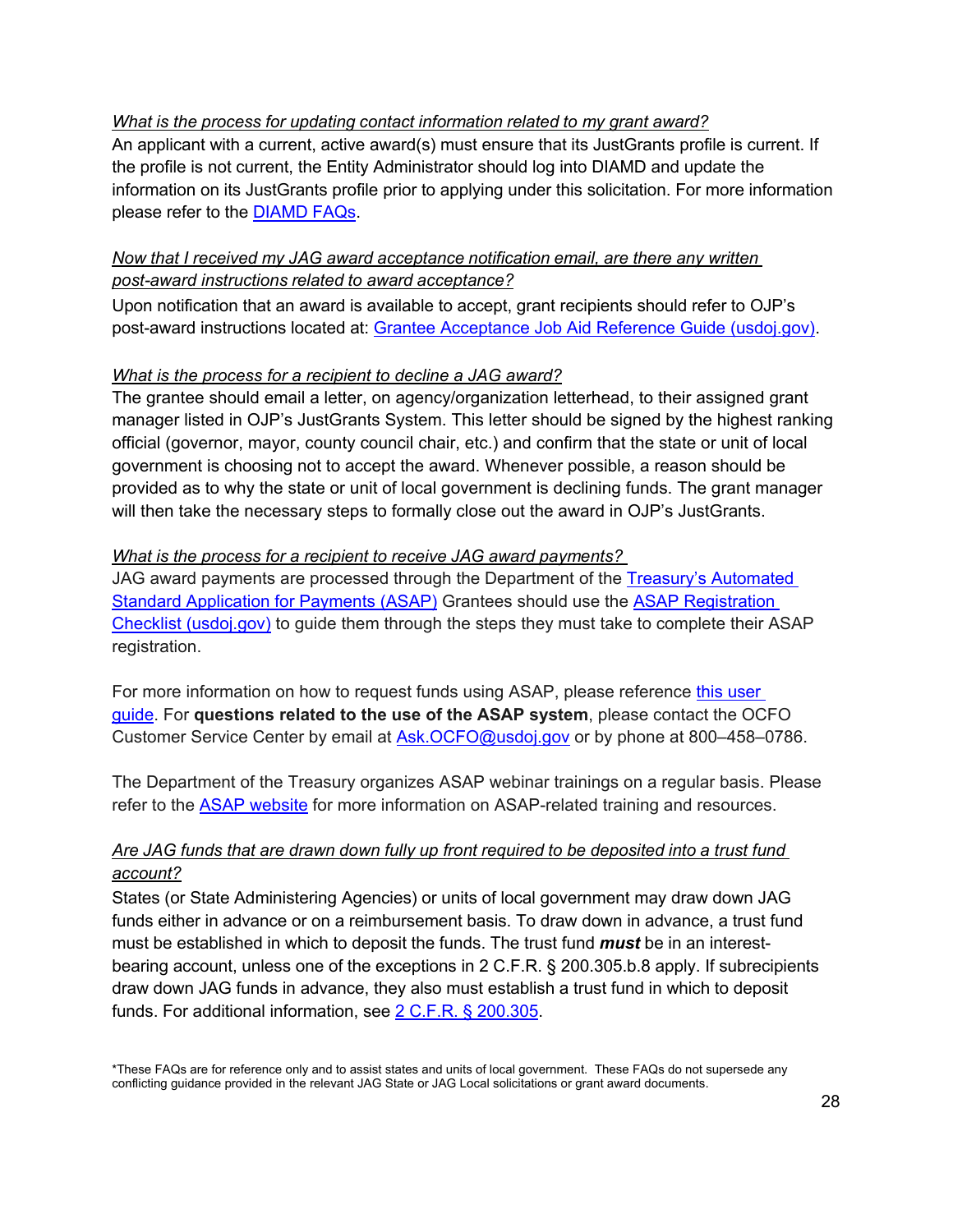## <span id="page-31-0"></span>*What is the period of an obligation and an expenditure under a JAG award?*

All JAG funds, including interest earned, must be obligated by the award end date and liquidated no later than **90 days** thereafter. Any unobligated or unexpended funds, including interest earned, must be returned to the Office of Justice Programs at the time of closeout.

## <span id="page-31-2"></span>*If a State Administering Agency (SAA) intends to request a pass-through waiver, which requires BJA certification, what is the process?*

A predetermined percentage, often referred to as the "variable pass-through" or "VPT," is calculated by OJP's Bureau of Justice Statistics based on the total criminal justice expenditures by the state and its units of local government. The variable pass-through percentages that will apply to a current year award to a recipient state can be found at: [Edward Byrne Memorial Justice](https://bja.ojp.gov/program/jag/jag-variable-pass-through-vpt-information)  [Assistance Grant \(JAG\) Program | JAG Variable Pass-Through \(VPT\) Information | Bureau of](https://bja.ojp.gov/program/jag/jag-variable-pass-through-vpt-information)  [Justice Assistance \(ojp.gov\).](https://bja.ojp.gov/program/jag/jag-variable-pass-through-vpt-information) (If a state believes the VPT percentage has been calculated incorrectly, the state may provide pertinent, verifiable data to BJA and ask OJP to reconsider.)

In certain circumstances, some or all of a project administered by a recipient state may count as part of the variable pass-through. In general, a state may do so to the extent that (1) the stateadministered project will directly benefit a unit of local government, and (2) one unit (or more) of local government voluntarily agrees and acknowledges in an appropriate written certification that the specified amount of state-administered funds would directly benefit the unit of local government in question and agrees that funding the project at the state level is in the best interests of the unit of local government.

### <span id="page-31-1"></span>*Can state JAG funds be utilized for criminal justice planning purposes after any administrative funds are subtracted and all pass-through (variable pass-through and less than \$10,000) requirements have been satisfied?*

States are strongly encouraged to use JAG funding in support of an existing statewide strategic plan. An applicant state should attach a current version of the state strategic plan to its application, if one exists.

Training and technical assistance (TTA) is available from [BJA's TTA providers t](https://bjatta.bja.ojp.gov/)o assist states with the development of their strategic planning process and plan.

To help ensure that states consider the impact of JAG funding decisions across the entire criminal justice system, BJA strongly encourages each state to bring all criminal justice system stakeholders together in the strategic planning process. The strategic planning process should include local governments and representatives of all segments of the criminal justice system, including judges, prosecutors, law enforcement personnel, and corrections personnel, as well as providers of indigent defense services, victim services, juvenile justice delinquency prevention programs, community corrections, and reentry services. For more information, see the [National](http://www.ncja.org/home)